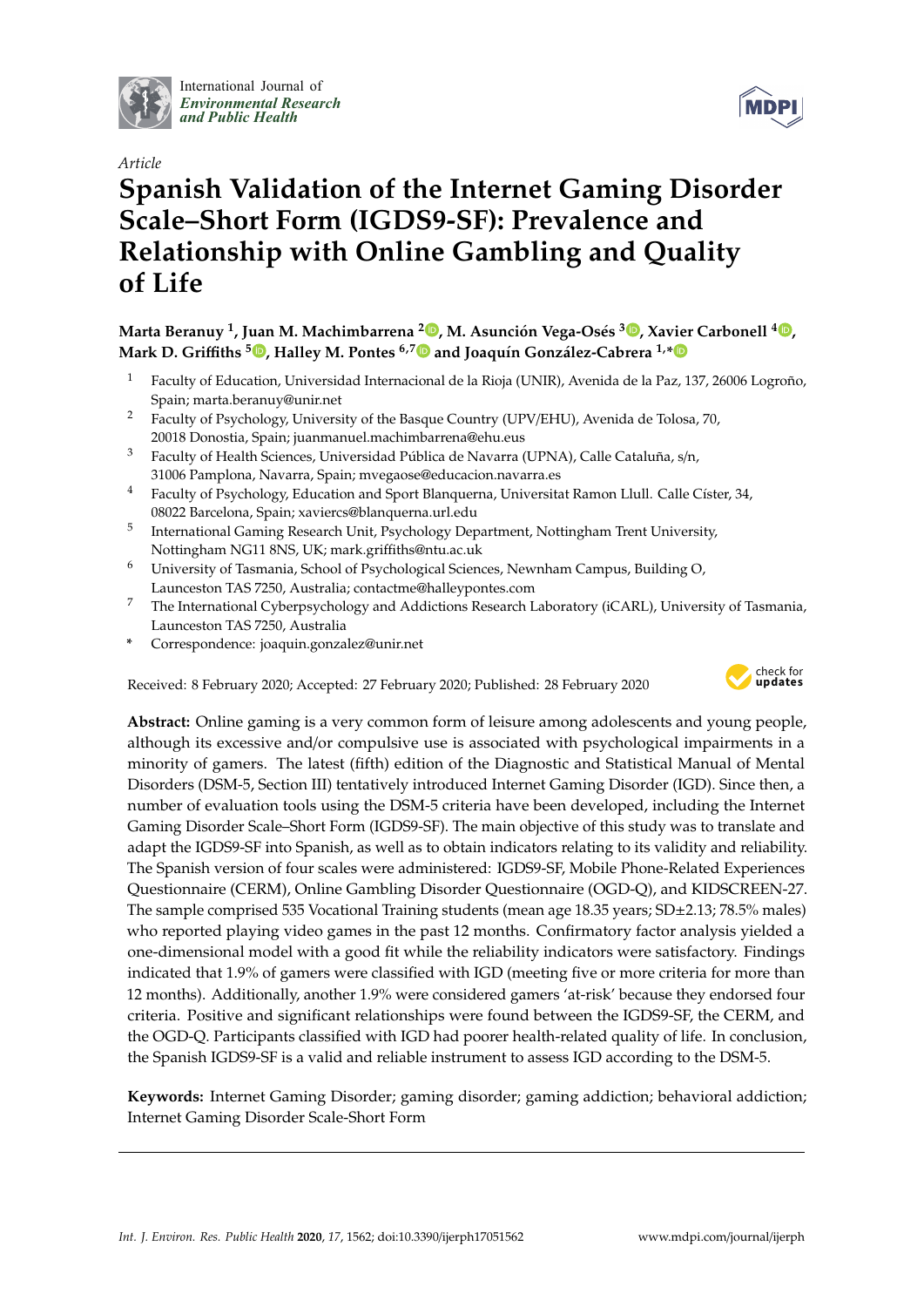#### **1. Introduction**

The way in which individuals interact with technology is constantly evolving. New behaviors have emerged, communication and leisure activities have changed, and new psychological problems arose. In the late 1990s, concerns about the addictive use of the internet [\[1](#page-10-0)[,2\]](#page-10-1) were discussed and, since then, the concept has been extensively studied and debated [\[3–](#page-10-2)[6\]](#page-11-0). Although it has been addressed from multiple perspectives and researchers have used different terms, 'internet addiction' has been one of the most commonly used terms, along with 'problematic internet use' [\[7](#page-11-1)[–9\]](#page-11-2). Early research focused on internet-related and mobile-related behavior in general terms. However, over the years, studies have focused on more specific uses. This approach has been defined as the move from general problematic internet use (GPIU) to specific problematic internet use (SPIU) (e.g., [\[5\]](#page-11-3)). Consequently, research has especially focused on internet gaming [\[10–](#page-11-4)[12\]](#page-11-5), online gambling [\[13](#page-11-6)[–15\]](#page-11-7), online sex/cybersex [\[16,](#page-11-8)[17\]](#page-11-9), and social media use [\[18](#page-11-10)[–20\]](#page-11-11).

Among the aforementioned problems, 'Gaming Disorder' (GD) has recently been introduced in the nosological manuals (American Psychiatric Association [APA], and World Health Organization [WHO],) by being included as a disorder under the heading of addictive behaviors. The DSM-5 [\[21\]](#page-11-12) places the 'Internet Gaming Disorder' (IGD) in Section III (disorders requiring further investigation) and the International Classification of Diseases 11th (ICD-11) [\[22\]](#page-11-13) considers GD among non-substance addictions.

IGD is considered an addictive behavior that does not involve the ingestion of a psychoactive substance, and is mainly characterized by recurrent and persistent participation in online video games, leading to clinically significant distress [\[21\]](#page-11-12). The nine IGD criteria contain the characteristics indicated in the components model of addiction [\[23\]](#page-11-14), including salience, mood modification, tolerance, withdrawal, the conflicts it generates (whether interpersonal and/or intrapersonal), and the risk of relapse. The theoretical overlap between the components model of addiction and the nine IGD criteria has been previously ascertained empirically in earlier studies [\[24\]](#page-11-15). Despite this definition, the use of different theoretical frameworks has created difficulties in the conceptualization of a problem with worrisome prevalence data and which also produces harmful effects on those who suffer from it, making it a possible public health problem [\[25\]](#page-11-16).

The video game industry generates millions of Euros in revenue every year (1.530 million Euros in 2018, 12.6% more than the previous year) as video gaming is considered one of the main forms of leisure for many audiences across all stages of life. According to the Spanish Video Game Association [\[26\]](#page-11-17), the total number of gamers in 2018 amounted to 16.8 million (41% female). Their age ranged from 6 to 64 years old, although the youngest (6–14 years) stand out, and they played for an average of 6.2 h per week. Studies on participation in video games indicate the highest prevalence among younger populations [\[27\]](#page-12-0), which appears to be an at-risk population due to specific features associated with adolescence (i.e., being at a developmental stage where there is little thought given to the long-term consequences of their actions [\[28\]](#page-12-1)) and membership of the Z Generation (i.e., born during the early years of the 21<sup>st</sup> century comprising individuals who have never known a world without the internet and mobile phones [\[29\]](#page-12-2)).

Adolescent studies indicate a prevalence of IGD ranging from 1.7% to 10% [\[4](#page-11-18)[,30](#page-12-3)[–33\]](#page-12-4). According to the meta-analytical study by Fam [\[27\]](#page-12-0), the prevalence of IGD among male adolescents is 6.8%, and 1.3% among females. In international samples, and without an established age range, the percentage ranges from 0.7% to 15.6% [\[34\]](#page-12-5) or slightly higher in Chinese studies (from 3.5% to 17% [\[35\]](#page-12-6)).

In Spain (where the present study was carried out), a study with a school sample of 708 students reported 72.8% online gamers [\[36\]](#page-12-7) of whom 8.3% met five or more of the nine criteria for IGD (86.44% were male). Another study conducted with Spanish-speaking online gamers reported a prevalence of 2.6% disordered gamers [\[37\]](#page-12-8). This same study found that 6.5% were "engaged gamers at high risk", and 11.9% were "engaged gamers at low risk", with the remainder classified as "regular" or "casual" gamers. In a clinical sample of 86 disordered adolescent gamers, it was found that 96.6% were male [\[38\]](#page-12-9).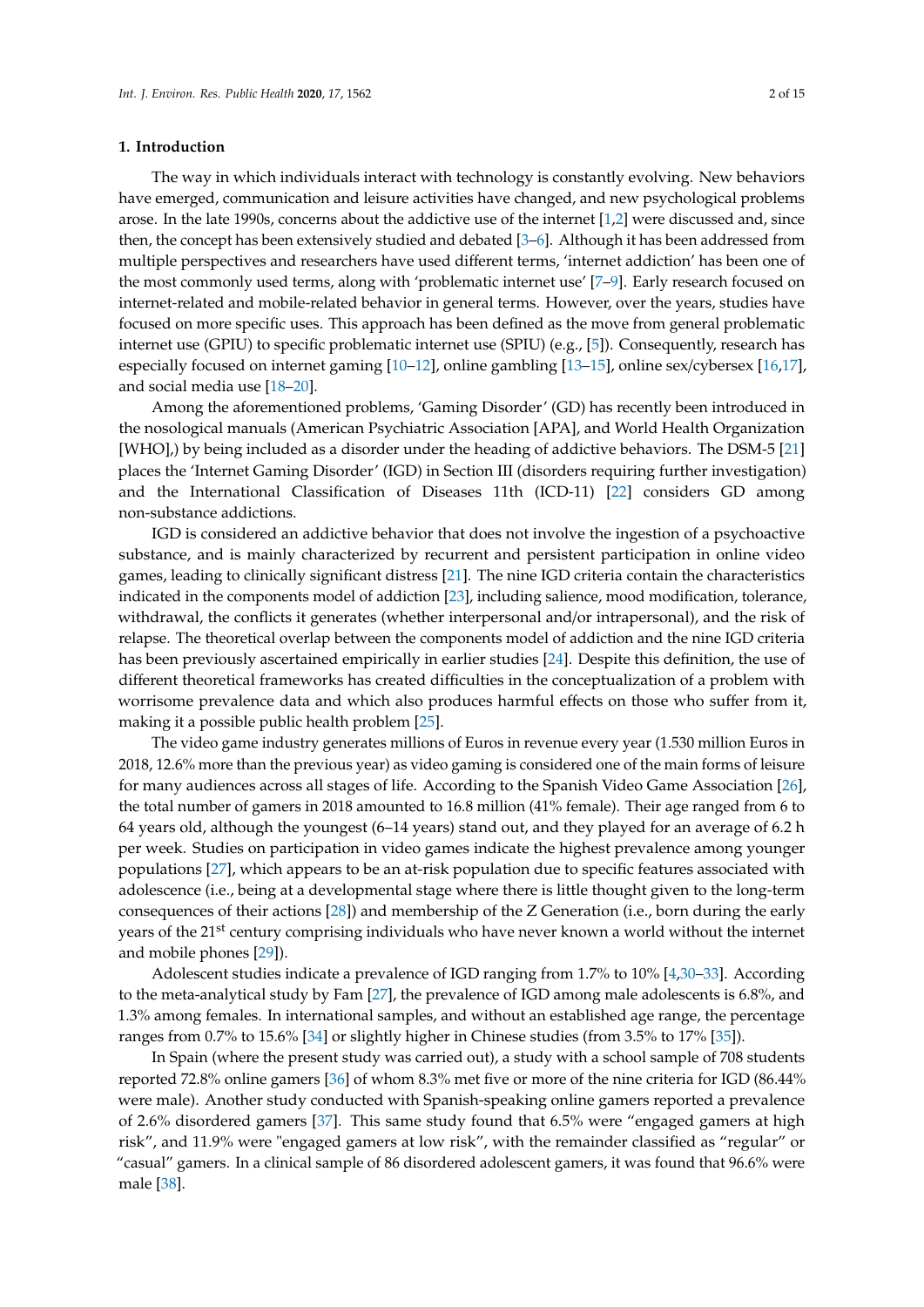In terms of comorbidity, IGD has been associated with a wide spectrum of psychological problems including depression, anxiety, social phobias, poorer school performance, and sleep disorders [\[36,](#page-12-7)[39–](#page-12-10)[42\]](#page-12-11). In addition, studies have begun to appear comprising clinical samples demanding psychological treatment, which meet the criteria for the disorder [\[38,](#page-12-9)[43\]](#page-12-12). In the study by Martín-Fernández et al. [\[38\]](#page-12-9), all participants had diagnostic comorbidity, in accordance with other studies [\[44,](#page-12-13)[45\]](#page-12-14). The most prevalent comorbidities with IGD were found to be depression, social anxiety, ADHD, and aggressive behaviors [\[46](#page-12-15)[,47\]](#page-12-16). Additionally, it is also important to examine the relationship of IGD with other non-substance addictions (particularly gambling) because several studies have established common risk factors such as personality traits [\[48\]](#page-12-17), levels of impulsivity and compulsivity [\[49\]](#page-12-18), and similarities in the neurobiological functioning of patients with IGD and patients with pathological gambling [\[50\]](#page-13-0). It is relevant to relate IGD with online gambling disorder or other problematic behaviors such as problematic smartphone use, because these three behaviors occur via Information and Communications Technologies (ICTs) and which typically meet addiction criteria similar to IGD (i.e., salience, mood modification, tolerance, withdrawal, conflict, and relapse) when people present with a clinical problem. Currently, there are psychometric tests that evaluate online gambling disorder specifically in adolescent populations [\[14\]](#page-11-19). In addition, the most used device to play or connect to the internet is via smartphone. Although a decade ago, gaming consoles and computers were the only technological hardware available to play online, in recent years, the use of the smartphone has significantly increased [\[51\]](#page-13-1). Currently smartphones are used by 21% of almost 17 million players in Spain (only surpassed by gaming consoles; 26%). This percentage increases considerably (up to 40%) in the 15–24-year age range. It should also be noted that in the Spanish context, the average time spent weekly with mobile gaming is 5.1 h, compared to 3.9 h on gaming consoles and the 4.9 h on computers [\[26\]](#page-11-17)).

Many studies have focused on the negative effects of IGD on psychological health and other health-related problems, but fewer studies have linked it to more global general well-being constructs (such as health-related quality of life [HRQoL]). HRQoL is defined as a state of complete physical, mental, and social well-being that is perceived by individuals and by those around them (for more information see the review by Wallander and Koot [\[52\]](#page-13-2)). The evaluation of HRQoL is complex because it is a polyhedral construct that presents multiple conceptual approaches although one of the best approaches for examining the infant-juvenile stage is with the KIDSCREEN [\[53\]](#page-13-3), a psychometric test adapted in almost 30 languages. The HRQoL provides general indicators on the impact of a problem in areas relevant to an adolescent's life, such as physical and psychological well-being or the relationship with parents and peers. Several studies indicate that inadequate use of the internet is related to low scores on HRQoL, in addition to a lower self-perceived social support and more friends only known through the internet [\[54](#page-13-4)[,55\]](#page-13-5). Similarly, other studies indicate that both HRQoL and social aspects are affected among people presenting problems related to the use of video games in adolescence [\[31](#page-12-19)[,36\]](#page-12-7).

The APA's [\[21\]](#page-11-12) operationalization of IGD has arguably reduced the diversity in the assessment instruments as well as the number of items contained in each of these instruments, providing more uniform measures with high internal consistency and adequate criterion validity. A systematic review [\[56\]](#page-13-6) indicated the nine-item Internet Gaming Disorder Scale-Sort Form (IGDS9-SF) [\[57\]](#page-13-7) as the most reviewed and translated instrument to assess IGD based on the nine IGD criteria developed by the APA. In fact, since its publication, the IGDS9-SF has been translated into at least nine languages: Chinese [\[58\]](#page-13-8), German [\[59\]](#page-13-9), Czech [\[60\]](#page-13-10), Slovenian [\[61\]](#page-13-11), Italian [\[62\]](#page-13-12), Persian [\[63\]](#page-13-13), Turkish [\[64,](#page-13-14)[65\]](#page-13-15), Polish [\[66\]](#page-13-16), European and South American Portuguese [\[67,](#page-13-17)[68\]](#page-13-18). Therefore, it is a cross-culturally suitable psychometric tool to assess IGD that allows framing the problem uniformly and inter-culturally with adequate psychometric properties.

This IGDS9-SF is based on the nine criteria suggested by the DSM-5 for IGD that includes: (i) preoccupation with gaming; (ii) withdrawal symptoms; (iii) tolerance; (iv) unsuccessful attempts to reduce or quit gaming; (v) loss of interest in previous activities or entertainments as a result of (and with the exception of) gaming; (vi) continuing to game despite knowing the associated psychosocial problems; (vii) deceiving family members, therapists, or others about the amount of time spent on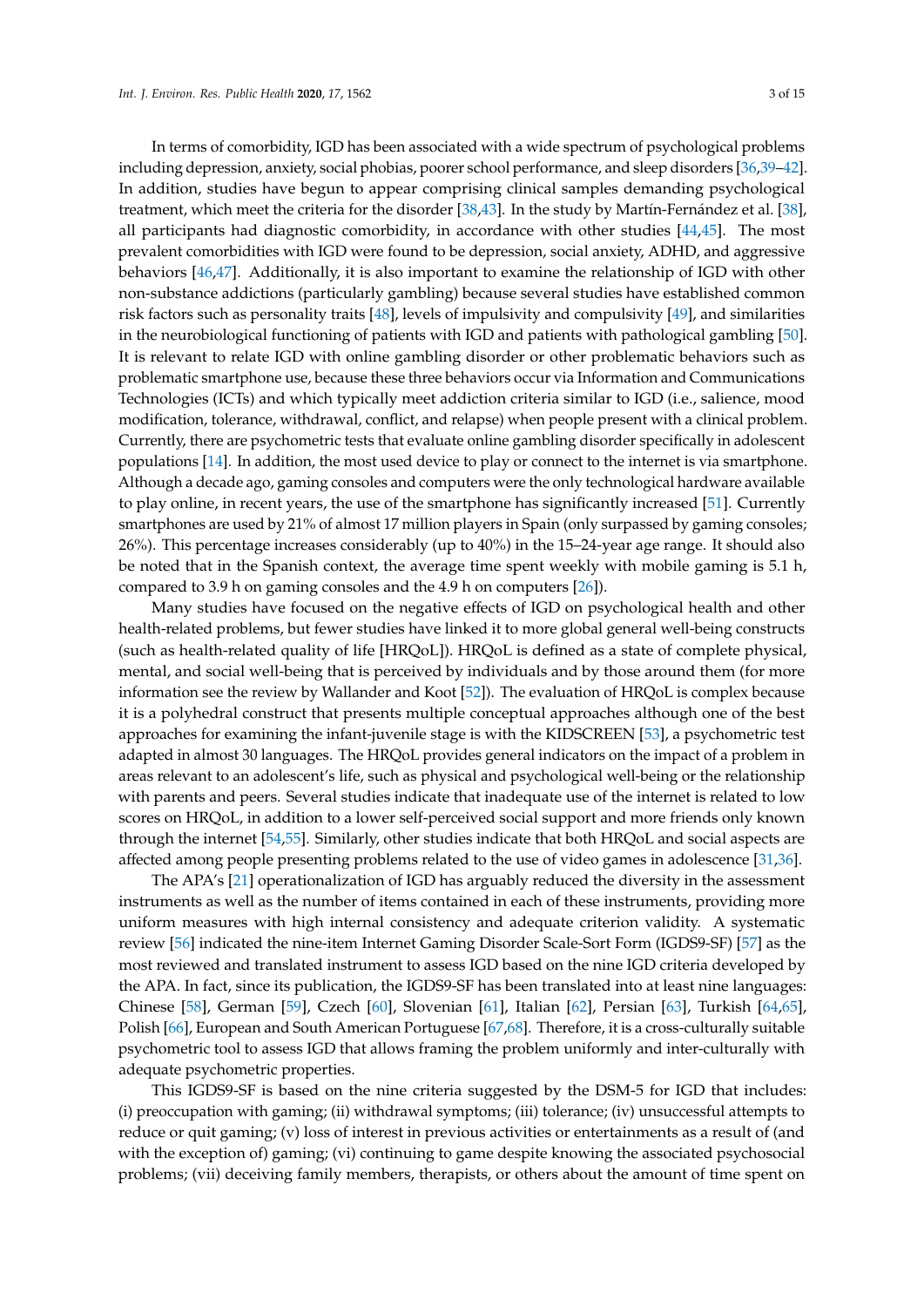gaming; (viii) playing video games to evade or relieve negative moods; and (ix) jeopardizing or losing a meaningful relationship, job, or educational or employment opportunity due to gaming.

As aforementioned, the use of different theoretical frameworks to assess IGD generated problems in conceptualization and, given the broad international acceptance of the IGDS9-SF and its robust psychometric properties, the objective of the present study was to extend the cross-cultural psychometric assessment evidence-base related to the assessment of IGD by translating and adapting the IGDS9-SF into Spanish to ascertain its psychometric suitability to this specific cultural context in terms of the validity and reliability of its scores. The validation in this cultural context for the Spanish language is a priority, given that Spanish is the third most spoken language in the world (534 million speakers [\[69](#page-13-19)[,70\]](#page-14-0)) and there are 21 countries where Spanish is the official language [\[70\]](#page-14-0). Consequently, a Spanish version of the most used IGD assessment tool is needed to encourage and improve research investigating IGD in Spanish-speaking countries and to facilitate cross-culturally unified research of this emerging public health issue.

The secondary objectives of this study were to: (a) to obtain indicators of validity and reliability of the Spanish version of IGDS9-SF, including the confirmatory study of its factor structure; (b) to test whether the newly developed psychometric test works equally in both men and women, as well as in adolescences and young adults; (c) establish the prevalence of IGD in a sample of adolescents and young Vocational Training (VT) students aged between 15 and 25 years; and (d) examine the relationship between the IGD and HRQoL. To achieve the aforementioned objective, it was hypothesized that: (i) the IGDS9-SF would show adequate psychometric properties in the sample recruited, similarly to previous IGDS9-SF psychometric validation studies conducted in different countries [\[58,](#page-13-8)[59,](#page-13-9)[61,](#page-13-11)[67\]](#page-13-17); (ii) the measurement model would be invariant across both genders [\[57\]](#page-13-7); (iii) the prevalence of IGD would be between 2% and 4%, which is referred to in other national and international studies [\[27,](#page-12-0)[37\]](#page-12-8); and (iv) those who met the IGD criteria within the sample recruited would present lower scores on the different HRQoL dimensions [\[31\]](#page-12-19).

#### **2. Materials and Methods**

#### *2.1. Design and Participants*

The instrument validation study was conducted from February to May 2019. The sample was recruited from 17 VT centers in the Autonomous Community of Navarre by means of non-parametric incidental sampling. The distribution of students by cycles and school stages was as follows: basic VT (152 first-grade students, 14.2%; 70 second-grade students, 6.5%); middle degree VT (433 first-grade students, 40.4%; 56 second-grade students, 5.2%); and higher degree VT (325 first-grade students, 30.3%; 35 second-grade students, 3.4%). The initial number of participants was 1064 (593 males and 471 females), of whom 535 reported playing video games in the last 12 months. Of this final sample, 420 were males (78.5%) and 115 were females (21.5%). The mean and standard deviation of age was 18.35 years  $(\pm 2.13)$ , with a range of 15–25 years.

#### *2.2. Instruments*

The participants provided information about demographic variables including gender, grade, school, and age. They also indicated the name of the video game they spent the most hours on in the past 12 months and whether or not they considered themselves addicted to online video games. In addition, they completed the following assessment tools.

Spanish translation of the IGDS9-SF [\[57,](#page-13-7)[61\]](#page-13-11) (see the Spanish version in Appendix [A\)](#page-10-3). The IGDS9-SF assesses the severity of IGD and its detrimental effects, examining online and/or offline gaming activities that occur over a 12-month period with nine questions based on the DSM-5 IGD criteria that are rated on a five-point Likert scale: 1 (never), 2 (rarely), 3 (sometimes), 4 (often), and 5 (very often). Participants' total scores are obtained by adding the score of each answer (ranging from 9 to 45). Higher scores typically indicate a higher level of IGD symptom-severity and greater incidence of problems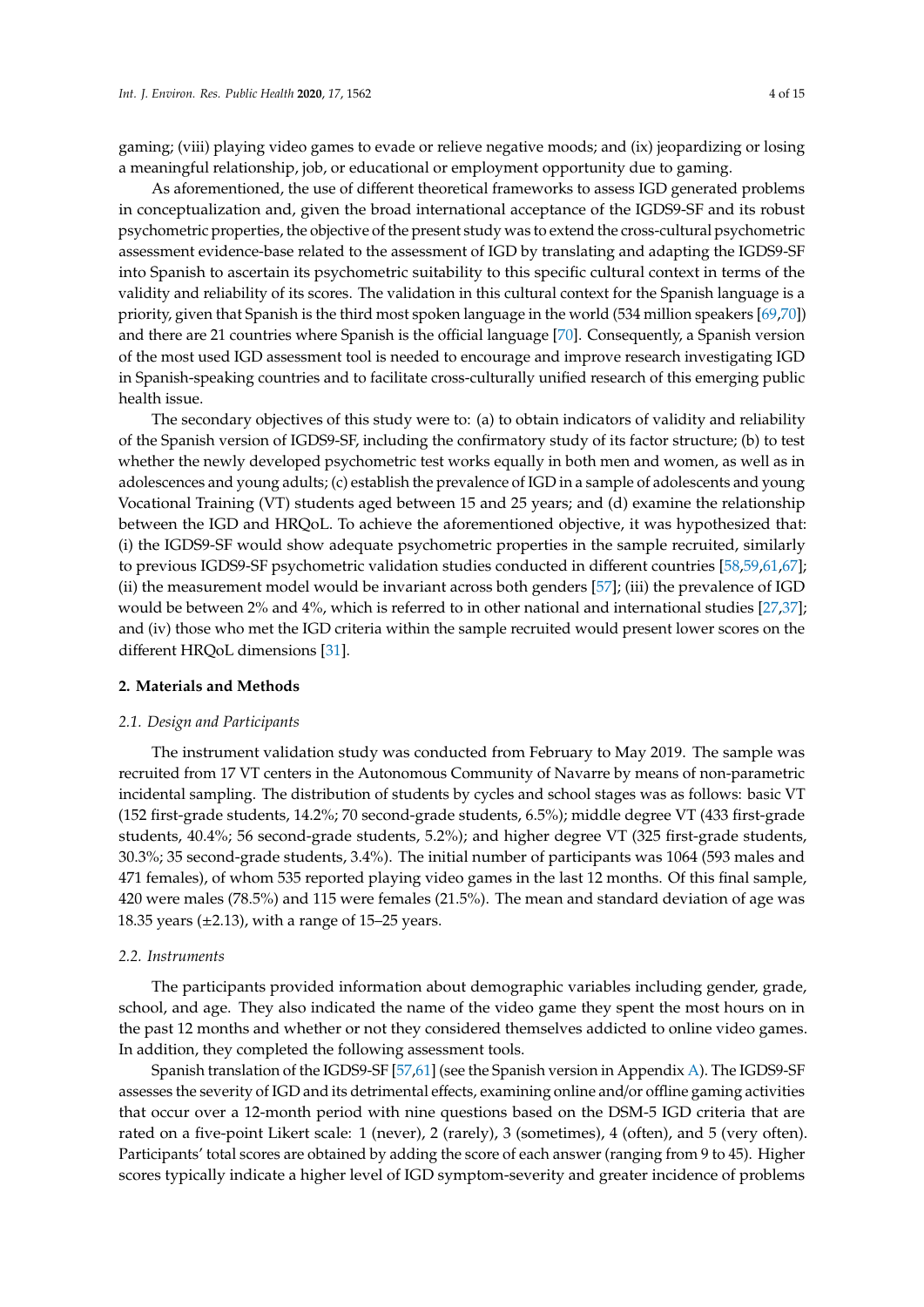related to gaming behaviors. For the Spanish adaptation, three experts evaluated (through a table of test specifications) each of the translations and psychological adaptations of the nine items. High inter-rater reliability was recorded throughout the process (> 0.9) on all the items [\[71\]](#page-14-1). The set of items is shown in Table [1,](#page-4-0) however the whole questionnaire including instructions and response scale can be found in Appendix [A.](#page-10-3) In addition, initial piloting was carried out on a sample of 30 participants, providing adequate indicators of reliability and content and internal validity, and not reporting any comprehension or reading problems. The pilot participants were not included in the final sample.

<span id="page-4-0"></span>**Table 1.** Means, standard deviations, item-total correlation, positive response percentage, and factorial loads of the Internet Gaming Disorder Scale–Short Form (IGDS9-SF) items (*n* = 9).

| <b>IGDS9-SF Items</b>                                                                                                                                                                                                                                                     | M    | <b>SD</b> | <b>IT</b> | $\% +$ | <b>CFE</b> |
|---------------------------------------------------------------------------------------------------------------------------------------------------------------------------------------------------------------------------------------------------------------------------|------|-----------|-----------|--------|------------|
| 1. ¿Te sientes preocupado por tu comportamiento con el juego? (Algunos ejemplos: ¿Piensas en exceso<br>cuando no estás jugando o anticipas en exceso a la próxima sesión de juego?, ¿Crees que el juego se ha<br>convertido en la actividad dominante en tu vida diaria?) | 1.74 | 0.95      | 0.53      | 48.0   | 0.58       |
| 2. Sientes irritabilidad, ansiedad o incluso tristeza cuando intentas reducir o detener tu actividad de juego?                                                                                                                                                            | 1.45 | 0.79      | 0.64      | 32.5   | 0.71       |
| 3. ¿Sientes la necesidad de pasar cada vez más tiempo jugando para lograr satisfacción o placer?                                                                                                                                                                          | 1.57 | 0.97      | 0.67      | 34.3   | 0.74       |
| 4. ¿Fallas sistemáticamente al intentar controlar o terminar tu actividad de juego?                                                                                                                                                                                       | 1.64 | 0.89      | 0.63      | 43.2   | 0.69       |
| 5. ¿Has perdido intereses en aficiones anteriores y otras actividades de entretenimiento como resultado de tu<br>compromiso con el juego?                                                                                                                                 | 1.56 | 0.93      | 0.61      | 34.3   | 0.66       |
| 6. ¡Has continuado jugando a pesar de saber que te estaba causando problemas con otras personas? (pareja,<br>amistad o familia)                                                                                                                                           | 1.45 | 0.88      | 0.65      | 27.2   | 0.71       |
| 7. ¿Has engañado a alguno de tus familiares, terapeutas o amigos sobre el tiempo que pasas jugando?                                                                                                                                                                       | 1.57 | 0.99      | 0.47      | 33.6   | 0.51       |
| 8. ¿Juegas para escapar temporalmente o aliviar un estado de ánimo negativo (por ejemplo, desesperanza,<br>tristeza, culpa o ansiedad)?                                                                                                                                   | 1.94 | 1.20      | 0.47      | 49.0   | 0.50       |
| 9. ¿Has comprometido o perdido una relación importante, un trabajo o una oportunidad educativa debido a<br>tu actividad de juego?                                                                                                                                         | 1.23 | 0.64      | 0.58      | 14.8   | 0.63       |

Note: For original items see Pontes and Griffiths [\[57\]](#page-13-7);  $M =$  Arithmetic mean; SD = Standard deviation; IT = corrected item-total correlation; %+ Percentage that has responded positively (at least once); CFE = Standardized factorial loads.

Cuestionario de Experiencias Relacionadas con el teléfono móvil (CERM [Mobile Phone-Related Experiences Questionnaire] [\[72\]](#page-14-2)). This instrument has 10 items that evaluate two factors: (i) conflicts related to mobile phone abuse and (ii) problems due to the emotional and communicational use of the mobile phone. The items of this instrument are rated on a four-point Likert scale, ranging from 1 (hardly ever) to 4 (almost always). The CERM has been previously shown to have adequate indicators of reliability and validity in Spanish adolescents. In the present sample, the Cronbach's alpha reliability coefficient for the CERM was 0.78 and the Omega coefficient was 0.79.

Online Gambling Disorder Questionnaire (OGD-Q) [\[14\]](#page-11-19). This instrument was designed to evaluate online gambling disorder using a total of 11 items that are rated on a five-point Likert scale ranging from 1 (never) to 5 (every day). The total OGD-Q score varies between 11 and 55, with higher scores indicating higher levels of online disordered gambling. The questionnaire has been validated for a Spanish sample of adolescents and presents adequate indicators of reliability and validity. In the present sample, the Cronbach's alpha reliability coefficient for the OGD-Q was 0.91 and Omega coefficient was 0.92.

Spanish version of the KIDSCREEN-27 [\[53\]](#page-13-3). This instrument assesses HRQoL in children and adolescents between ages 8 and 18 years. This version assesses five dimensions by using 27 items: physical well-being, psychological well-being, autonomy and relationship with parents, peers and social support, and school environment. The development of the KIDCREEN was based on the probabilistic partial credit model (PCM) which pertains to the family of Rasch models. PCM explains the actual behavior of the responders in the testing situation by the estimated person parameter and the location of the item-answers-category-thresholds. The PCM assumes all items of a scale to be the indicators of a single unidimensional latent trait [\[53\]](#page-13-3). For the KIDSCREEN-27, the mean scores varied around 50 ( $SD = 10$ ) due to T-value standardization. There are standardized data for the Spanish infant-juvenile population. The reliability of the each dimension was as follows: physical well-being ( $\alpha$  = 0.86;  $\omega$  = 0.86); psychological well-being ( $\alpha$  = 0.84;  $\omega$  = 0.84), autonomy and relationship with parents ( $\alpha$ = 0.84;  $\omega$  = 0.84), peers and social support ( $\alpha$ = 0.88;  $\omega$  = 0.88), and school environment  $(\alpha = 0.80; \omega = 0.80)$ . Due to the nature of the KIDSCREEN (designed for children and adolescents),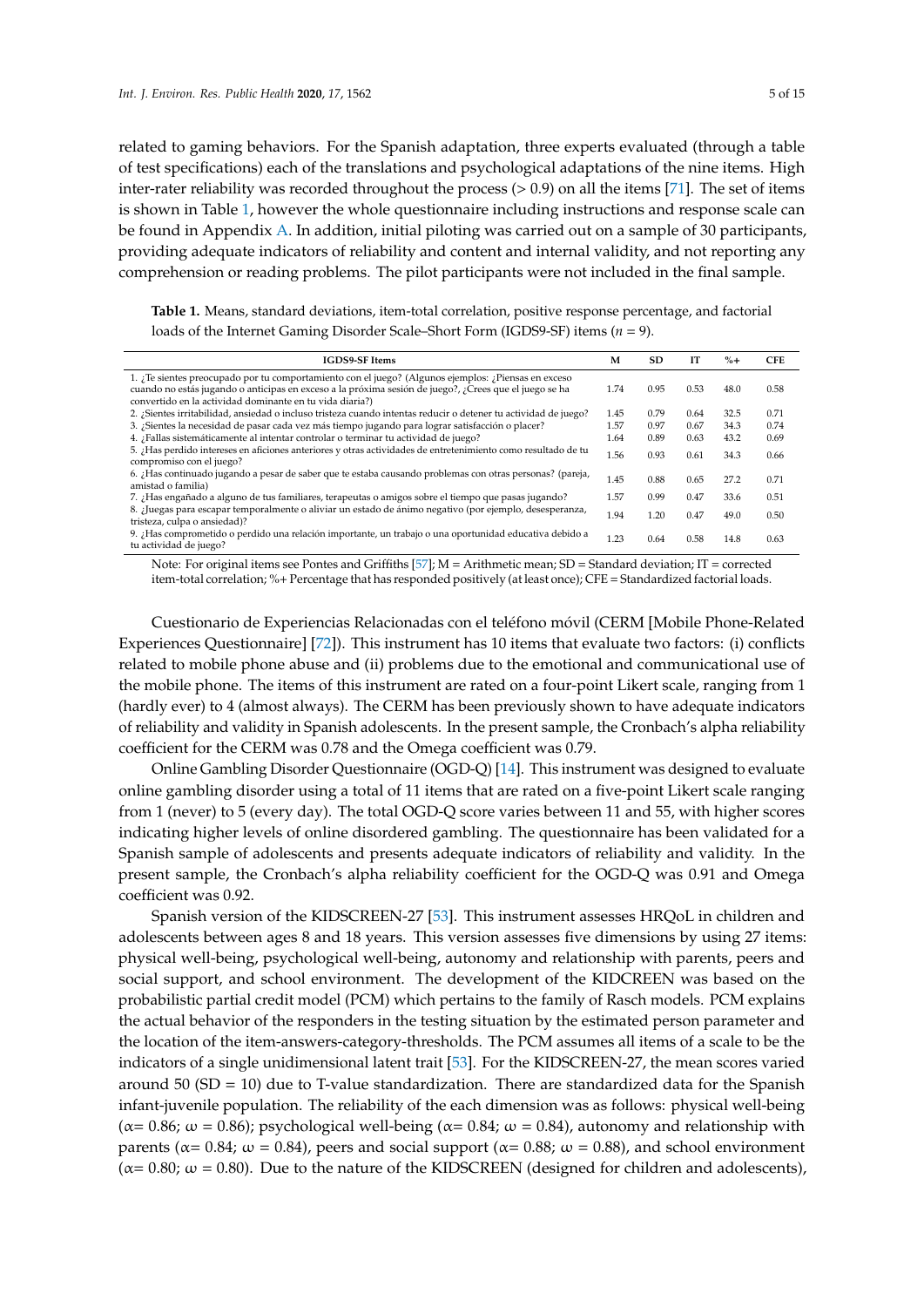responses from participants over 18 years were not considered in the analyses of this instrument in the present study.

#### *2.3. Procedure*

The battery of questionnaires was applied in an online format utilizing Survey Monkey©. Participants completed the questionnaires in the different computer technology classrooms coordinated by the guidance departments of each center, and under the supervision of the classroom tutor. At the outset of the study participants were advised to answer all questions truthfully and to not stop at any particular question for a long time. The overall average time needed to complete the survey ranged between 15 and 25 min, depending on students' age and reading ability.

#### *2.4. Ethical Considerations*

The study was conducted with the informed consent of the participants and the directors of the schools. Through the official communication channels with the families, the schools sent a consent form that informed either the legal tutors or the students themselves (if they were at least 18 years old) about the purpose of the study and its characteristics, its promoters, and their right not to participate without penalties. Those parents/tutors who did not wish to allow participation returned the signed consent. This occurred in less than 1% of the sample. The study was approved by the Research Ethics Committee of the research from Universidad Internacional de la Rioja (UNIR) (PI:008/2019). There were no exclusion criteria, except for the refusal to participate by the legal guardians or by the students themselves.

#### *2.5. Data Analysis*

Statistical analyses were carried out using the Statistical Package for the Social Sciences (SPSS) [\[73\]](#page-14-3) program, the R software, the psych package [\[74\]](#page-14-4), the Lavaan package [\[75\]](#page-14-5), and the equaltestMI [\[76\]](#page-14-6). Firstly, regarding internal validity, an analysis of the psychometric properties of each item was performed, indicating the arithmetic mean, standard deviation, item-total correlation, percentage of positive responses to each item, and the factorial loadings of each item (see Table [1\)](#page-4-0). The multiple criterion for the selection of items without technical deficiencies was that none of them could fail to meet two of the following three statistical indices: (i) a mean between 1.5 and 2.5; (ii) a standard deviation equal to or greater than 1; and (iii) an item-total correlation equal to or greater than 0.35.

To ensure better comparability between the present study and the original IGDS9-SF study, the structure of the IGDS9-SF was initially examined with Exploratory Factor Analysis (EFA) of the items, following the verification of the assumptions (Kaiser-Meyer-Olkin index and Bartlett sphericity test). The factor extraction method used was Principal Axis Factoring with Oblimin rotation. Confirmatory Factor Analysis (CFA) was then performed using Weighted Least Squares Median adjusted method (WLSM). Following the recommendations of Hu and Bentler [\[77\]](#page-14-7), goodness of fit was assessed using the chi-squared statistic, the comparative fit index (CFI), Tucker-Lewis Index (TLI), the root mean square error of approximation (RMSEA), and the standardized root mean square residual (SRMR). In general, CFI and TLI values of 0.95 or higher reflect a good fit while RMSEA values between 0.06 and 0.08 indicate acceptable fit. Finally, SRMR values lower than 0.08 indicate adequate fit [\[78\]](#page-14-8). The hypothesized model was unidimensional, in which all nine items would load on the same latent factor. To determine the internal consistency of the instruments employed, the Cronbach's alpha, McDonald's Omega, greatest Lower Bound (GBL), Gutmann's λ6, Average Variance Explained (AVE) and Composite Reliability (CR) coefficients were estimated. To calculate Measurement Invariance (MI) the sample was split by gender (males and females) and age (under 18 years old and 18 years old or older). MI across age and gender was evaluated through the following steps: (a) testing for the invariance of number of factors (configural invariance); (b) testing for the equality of factor loadings (weak or metric invariance); and (c) testing for the equality of indicator intercepts (strong or scalar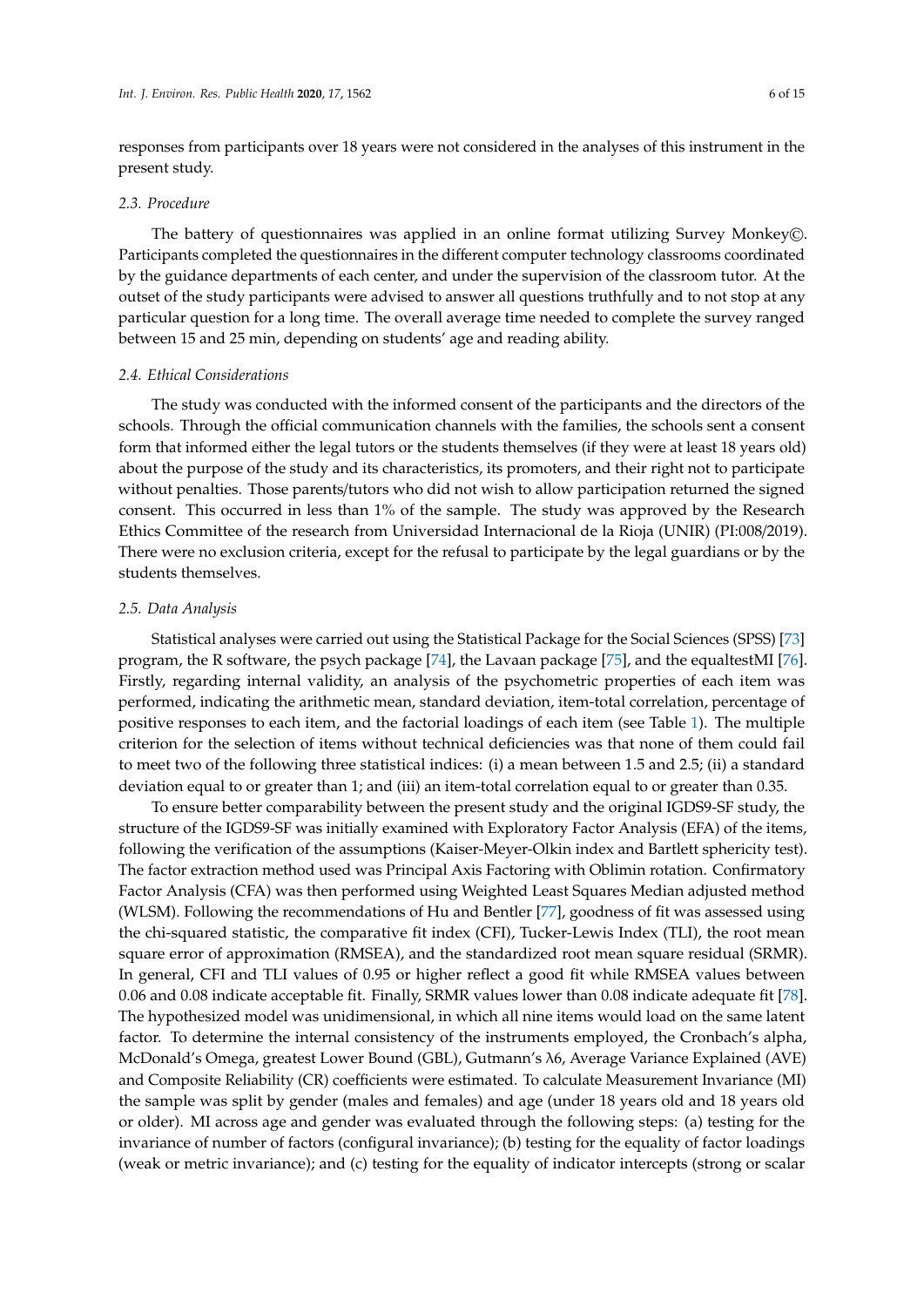invariance). Given that chi-square is sensitive to sample size and non-normality conditions, it was assumed that the model is invariant if the ∆CFI is not above 0.01 [\[79\]](#page-14-9).

Finally, the following analyses were performed in relation to the secondary objectives of the study: (i) analysis of frequencies and central tendency and dispersion measurements of the study variables; (ii) t-test for independent samples (or failing that, Welch's test); (iii) calculation of the effect size with Cohen's d or Hedges' g, as appropriate; (iv) Pearson correlations; (v) analysis of variance with post-hoc Games-Howell comparisons; and (vi) Mann-Whitney U-test for independent samples. A value of less than *p*=.05 was considered significant.

To obtain the prevalence rate of IGD in the past 12 months, the indications of the APA [\[21\]](#page-11-12) and Pontes et al. [\[67\]](#page-13-17) were followed (i.e., endorsing five or more items in classifying individuals with IGD). To establish item endorsement, the items of the IGDS9-SF were dichotomized so that response categories as 4 (often) and 5 (very often) were used to classify the item as a problem (i.e., endorsement of the specific criterion). The remainder of the responses were classified as 'no problem' (i.e., no endorsement of the specific criterion). In addition, participants who endorsed four items were considered 'at-risk' of IGD while participants' preferred video game genre was classified in the following categories: action/shooter (FPS (First-Person Shooter), TPS (Three-Person Shooter), etc.), strategy (4x, RTS (Real-Time Strategy), etc.), role-playing (ARPG (Action Role-Playing Games), JRPG (Japanese Role-Playing Game), RPG (Role-Playing Game), etc.), fighting, MOBA (Multiplayer Online Battle Arena), MMORPG (Massive Multiplayer Online Role-Playing Game), simulators, letters, sports, musical, and casual.

# **3. Results**

The scores of Items 1, 4, 6, 7, and 9 showed significant differences as a function of gender, with higher scores in males than in females (*p* < 0.05). The rest of the items did not present significant gender differences. The effect sizes were small in most cases (*d* < 0.3), except for Item 1 (*d* = 0.31). Additionally, in relation to the differences according to class year, significant differences were only found on Item  $6 (p < 0.05)$  between the students of first basic VT and first middle degree, with a small effect size (*d* < 0.3). No significant differences were observed in the remaining items for the class year variable.

#### *3.1. Evidence of Validity of the IGDS9-SF Scores*

Table [1](#page-4-0) shows the different psychometric indicators for each of the IGDS9-SF items, namely the mean, standard deviation, item-total correlation, percentage of positive response on each item, and factor loadings for each item. At the psychometric level, the scores obtained revealed problems in the mean and standard deviation of all the items, although the item-total correlations in all the items were satisfactory. Items with at least one positive value ranged from 14.8% for Item 9 to 49% for Item 1.

With regards to the EFA results, the data of the Kaiser-Meyer-Olkin index and the Bartlett sphericity test produced values of 0.909 and  $\chi^2$  = 1629.36,  $p$  < 0.001. The correlation matrix between the items was appropriate for the EFA. The results further indicated a single latent factor explaining 47.49% of the total sample variance. Regarding the CFA, the hypothesized unidimensional model yielded adequate fit indices:  $\chi^2$  (27, n = 532) = 9.908.,  $p < 0.001$ , RMSEA = 0.019 (95% CI [0.000, 0.026], CFI = 0.995, NNFI =  $0.993$ , and SRMR =  $0.035$ . The standardized factor loadings (see Table [1\)](#page-4-0) were statistically significant and notable in all items, ranging from 0.50 to 0.74. The Cronbach's alpha was 0.85 and Omega coefficients for the IGDS9-SF were both 0.85 (IC: [0.83, 0.87]). The Greatest Lower Bound was 0.88 and Gutmann's  $\lambda$  was 0.85. Finally, the average variance extracted was 0.5 and the Composite Reliability was 0.88.

### *3.2. Measurement Invariance*

To evaluate the generalizability of the model across males and females, participants under 18 years old and 18 years old or older, two multi-group CFAs were performed. For each analysis, an unconstrained model with factor loadings free to vary between subgroups was compared with a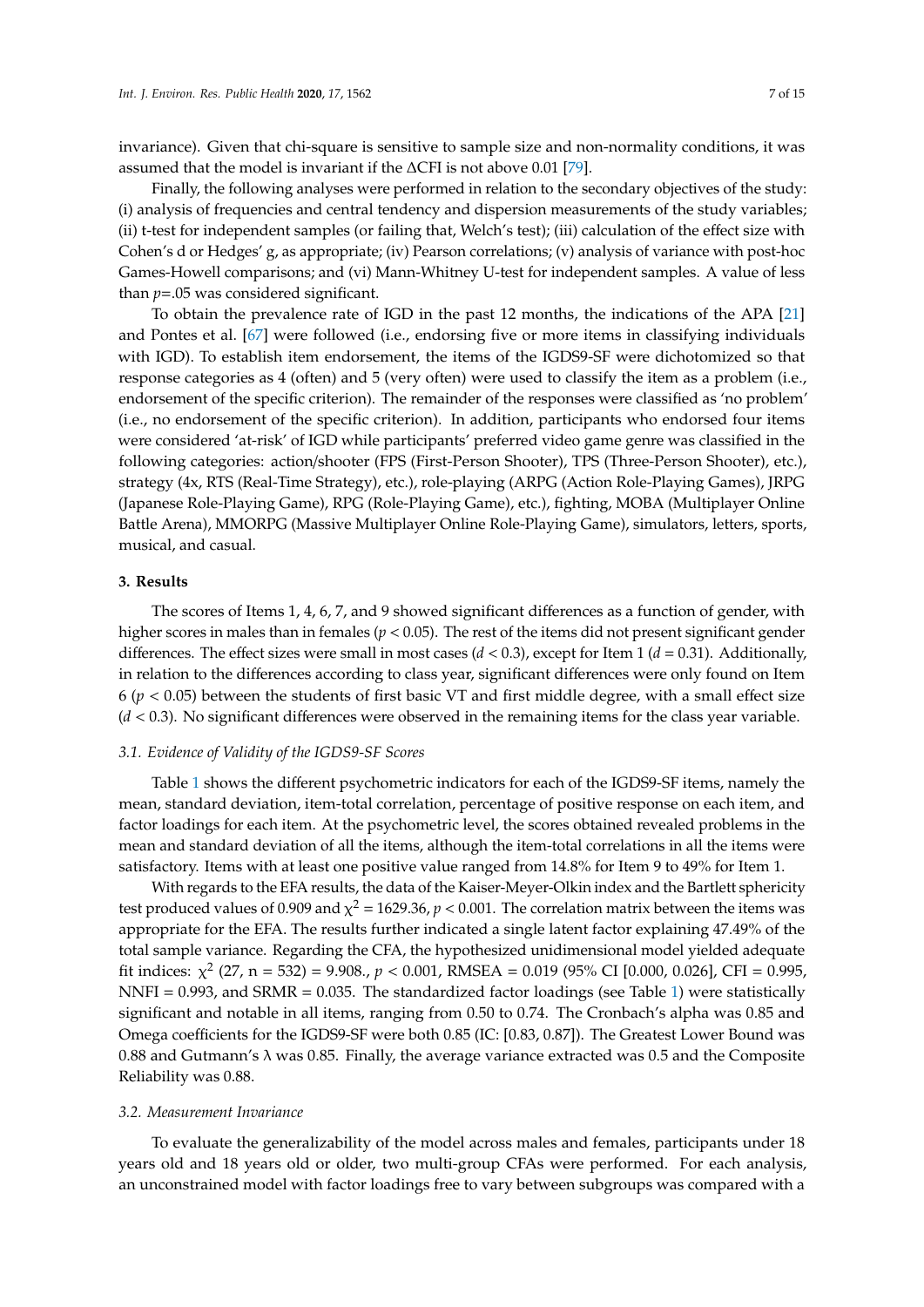more constrained model, in which the factor loadings were held constant across subgroups. Before conducting multi-group analyses, separate CFAs were performed for gender and age subgroups. Regarding gender, the model for females offered a lower fit in general than that of males or the overall model. However, the indicators still presented adequate threshold and the MI analyses were performed. The MI of the single-factor solution was supported at the configural and metric levels. However, the increase in the CFI and RMSEA prevented testing the model any further for gender. Regarding age, both subgroups showed a good fit for the data, in the case of age the MI supported the structure of the single-factor solution across all three levels (configural, metric, and scalar). The results obtained for the different models are displayed in Table [2.](#page-7-0)

<span id="page-7-0"></span>

| Model               | $x^2$ | df | Com. Md   | $\Delta SB$ $\chi^2$ | Δdf | p      | <b>CFI</b> | $\Delta$ CFI             | <b>RMSEA</b> | <b>ARMSEA</b>            | <b>SRMR</b> |
|---------------------|-------|----|-----------|----------------------|-----|--------|------------|--------------------------|--------------|--------------------------|-------------|
| 1.Overall model     | 9.91  | 27 |           |                      |     |        | 0.995      | $\overline{\phantom{0}}$ | 0.019        |                          | 0.035       |
| Gender              |       |    |           |                      |     |        |            |                          |              |                          |             |
| 2. Men Model        | 9.08  | 27 |           |                      |     | -      | 0.994      | $\overline{\phantom{0}}$ | 0.02         | -                        | 0.037       |
| 3. Women Model      | 12.95 | 27 | -         |                      |     | -      | 0.984      | $\overline{\phantom{0}}$ | 0.035        | $\overline{\phantom{0}}$ | 0.072       |
| 4. Configural Model | 22.03 | 54 |           |                      |     |        | 0.992      | $\overline{\phantom{0}}$ | 0.024        |                          | 0.044       |
| 5. Metric Model     | 39.05 | 62 | $4 - 5$   | 9.57                 | 8   | 0.296  | 0.989      | $-0.003$                 | 0.026        | 0.002                    | 0.058       |
| 6. Scalar Model     | 57.11 | 70 | $5 - 6$   | 26.81                | 8   | >0.001 | 0.976      | $-0.013$                 | 0.036        | 0.010                    | 0.062       |
| Age                 |       |    |           |                      |     |        |            |                          |              |                          |             |
| 7. <17 Model        | 5.38  | 27 |           |                      |     |        | 0.998      | $\overline{\phantom{0}}$ | 0.012        | $\overline{\phantom{0}}$ | 0.035       |
| 8.>18 Model         | 11.93 | 27 |           |                      |     | -      | 0.988      | $\overline{\phantom{0}}$ | 0.029        | $\overline{\phantom{0}}$ | 0.049       |
| 9. Configural Model | 17.33 | 54 |           |                      |     | -      | 0.992      | $\overline{\phantom{0}}$ | 0.023        | -                        | 0.043       |
| 10. Metric Model    | 28.85 | 62 | $9 - 10$  | 11.99                | 8   | 0.151  | 0.988      | $-0.004$                 | 0.026        | 0.003                    | 0.056       |
| 11. Scalar Model    | 37.40 | 70 | $10 - 11$ | 14.60                | 8   | 0.464  | 0.983      | $-0.005$                 | 0.029        | 0.003                    | 0.058       |

**Table 2.** Invariance analyses across gender and age.

Note: *n* for Men's model = 419; *n* for women's model = 113; *n* for ≤ 17's Model = 296; *n* for ≥ 18's model = 236;  $\chi^2$  = Chi-Squared; df = Degrees of freedom; Comp. Md = Compared models;  $\Delta$  SB $\chi^2$  = differences in Satorra-Bentler Scaled Chi-Squared; ∆df = difference in number of degrees of freedom; p = significance value for the Scaled Chi-Squared Difference Test; CFI: Comparative Fit Index; ∆CFI = differences in Comparative Fit Index; RMSEA = Root Mean Square Error of Approximation; SRMR = Standardized Root Mean Square Residual;.

#### *3.3. Convergent Validity*

In relation to convergent validity, the Pearson's bivariate correlation carried out between the total IGDS9-SF scores and the OGD-Q scores had a value of  $r = 0.440$ ,  $p < 0.001$  ( $n = 101$ ); with the CERM, it was  $r = 0.553$ ,  $p = 0.001$ . Additionally, IGDS9-SF correlated with the five dimensions of the KIDSCREEN-27 as follows: physical well-being (*r* = −0.164, *p* = 0.001), psychological well-being (*r* = −0.315, *p* = 0.001), autonomy and relationship with parents (*r* = −0.167, *p* = 0.001), peers and social support (*r* = −0.257, *p* = 0.001), and school environment (*r* = −0.176, *p* = 0.001).

It was also found that gamers who preferably played the MOBA-, RPG-, or MMORPG-type game genres reported higher scores on the IGDS9-SF (15.21  $\pm$  6.14) than those who played other genres (FPS, action/platforms, musical, sports simulators, fighting, or casual)  $(13.81 \pm 4.55)$   $(t = 2.679, p < 0.008,$ *d* = 0.26). Additionally, in response to the question '*I am addicted to video games'*, 65 answered 'yes', and 473 replied 'no'. Those who self-reported that they were addicted had a significantly higher mean score on the IGDS9-SF (19.19  $\pm$  8.30) compared to those who did not (13.43  $\pm$  4.73) ( $t = 8.233$ ,  $p < 0.001$ ,  $d = 0.85$ .

#### *3.4. Prevalence and Psychological Involvement of Internet Gaming Disorder*

Following the diagnostic approach suggested by Pontes et al., [\[61\]](#page-13-11), the participants who were classified with IGD (i.e., endorsing at least five of the criteria within the last 12 months) accounted for 1.9% of the sample of gamers ( $n = 10$ ; see Table [3\)](#page-8-0) and almost 1% of the total study sample. Of these 10 participants, nine were male and one was female. In addition, 1.9% endorsed four diagnostic criteria (*n* = 10) and were classed as 'at-risk' of developing IGD. It should also be noted that 76.2% (*n* = 410) did not endorse any diagnostic criteria.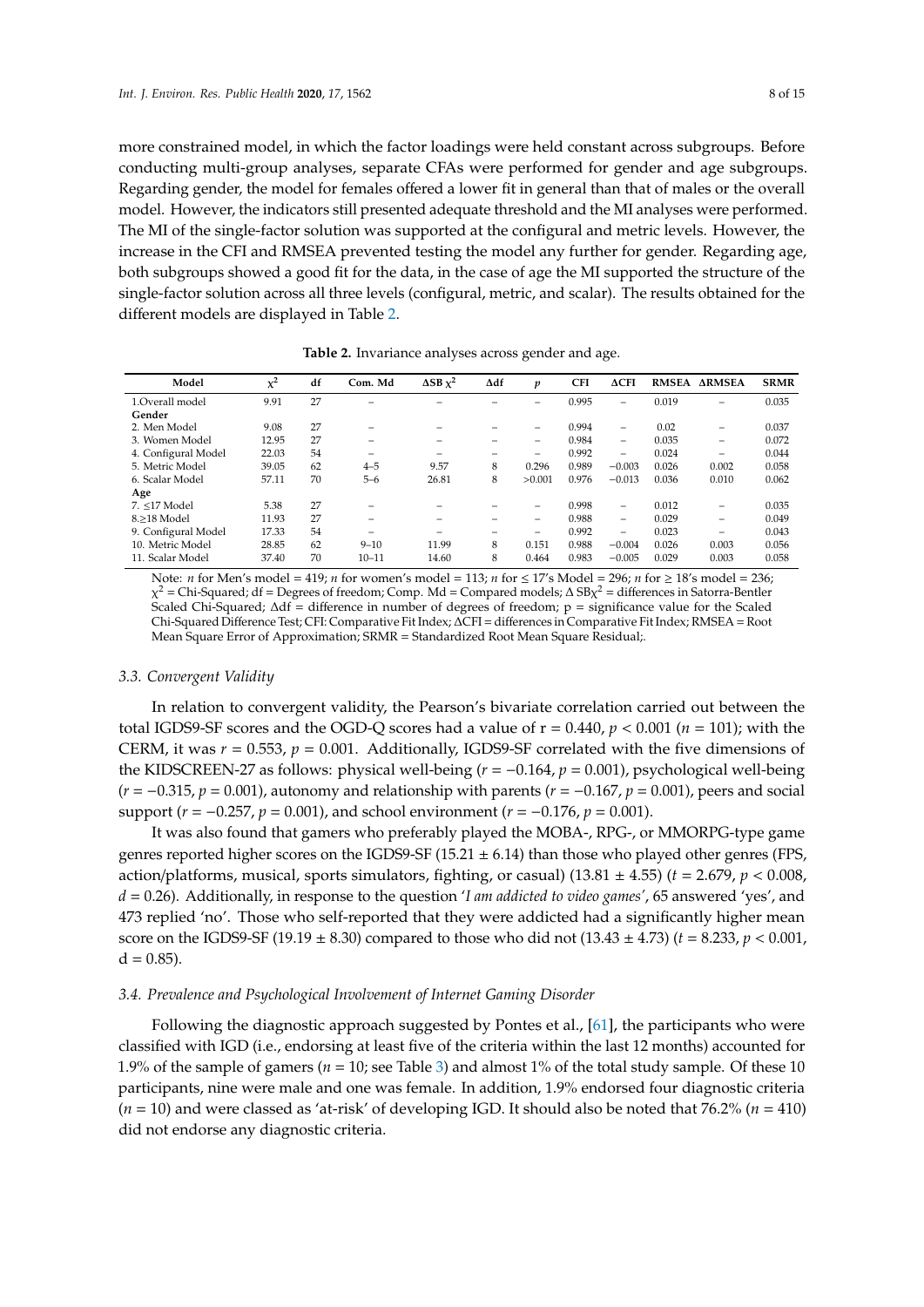| Number of<br>Criteria Endorsed | <b>Number of Participants</b> | Total % of the Sample<br>$(n = 1064)$ | Total % of Online<br>Gamers ( $n = 535$ ) |
|--------------------------------|-------------------------------|---------------------------------------|-------------------------------------------|
|                                | 71                            | 6.67                                  | 13.2                                      |
|                                | 27                            | 2.54                                  | 5                                         |
| 3                              | 10                            | 0.94                                  | 1.9                                       |
| 4                              | 10                            | 0.94                                  | 1.9                                       |
| 5                              |                               | 0.09                                  | 0.2                                       |
| 6                              |                               | 0.09                                  | 0.2                                       |
|                                |                               | 0.19                                  | 0.4                                       |
| 8                              |                               | 0.19                                  | 0.4                                       |
|                                |                               | 0.38                                  | 0.8                                       |

<span id="page-8-0"></span>**Table 3.** Number of participants who meet between 1 and 9 of the Internet Gaming Disorder criteria (adapted from Pontes, et al. [\[61\]](#page-13-11)).

Table [4](#page-8-1) shows the psychological involvement of players with IGD (those with five or more symptoms) compared to those with four or fewer symptoms in relation to HRQoL. The loss of physical  $(p = 0.011)$  and psychological well-being  $(p = 0.018)$  is especially notable. There was also a loss of autonomy and relationship with parents ( $p = 0.047$ ) and worse school environment ( $p = 0.038$ ). There were no differences for the dimension of peers and social support ( $p = 0.080$ ). The effect sizes for all contrasts were greater than  $g > 0.42$ .

<span id="page-8-1"></span>**Table 4.** Comparison between gamers with Internet Gaming Disorder (IGD) (endorsing five or more criteria) versus those endorsing four criteria or fewer with respect to the five dimensions of the KIDSCREEN-27.

| Instrument  | $n \leq 5$<br>symptoms) | $M \pm SD$ (< 5<br>symptoms) | n (> 5<br>symptoms) | $M \pm SD \geq 5$<br>symptoms) | Mann-Whitney Effect Size<br>U(p) | (Hedges'g) |
|-------------|-------------------------|------------------------------|---------------------|--------------------------------|----------------------------------|------------|
| KD Phy-Wb   | 341                     | $45.40 \pm 11.39$            |                     | $33.92 \pm 10.51$              | 2.529(.011)                      | 1.00       |
| KD Psy-Wb   | 341                     | $46.70 \pm 9.47$             | 7                   | $38.00 \pm 8.88$               | 2.370(.018)                      | 0.92       |
| KD A and Pr | 341                     | $48.51 \pm 10.91$            | 7                   | $39.75 \pm 21.70$              | 1.749 (.080)                     | 0.78       |
| KD SS and P | 341                     | $50.97 \pm 11.31$            |                     | $37.81 \pm 20.06$              | 1.988 (.047)                     | 1.14       |
| KD SE       | 341                     | $46.19 \pm 9.10$             |                     | $42.31 \pm 13.26$              | 2.076 (.038)                     | 0.42       |

Note: n (< 5 symptoms): participants with fewer than four problem criteria/items; n (≥ 5 symptoms): participants with four or more problem criteria/items; KD Phy-Wb = Physical well-being; KD Psy-Wb = Psychological well-being; KD A and Pr = Autonomy and relations with parents; KD SS and P = Social Support and Peers; KD; SE = School Environment;  $M =$  arithmetic mean;  $SD =$  standard deviation.

#### **4. Discussion**

The IGDS9-SF is a sound psychometric test that assesses IGD, and it is one of the most frequently used instruments as it had the greatest number of adaptations to different languages and cultural contexts [\[56\]](#page-13-6). In the present study, the development of the Spanish IGDS9-SF was carried out through a rigorous conceptual and methodological procedure that followed conventional international standards [\[71\]](#page-14-1). Appropriate indicators of validity and reliability were obtained in a sample of adolescents and young people. Factor analysis confirmed a single-factor solution with adequate goodness of fit, the item-total correlations were also high, and the factor loadings of all the items were satisfactory. Furthermore, the unidimensional factor model was found to be gender and age invariant across the metric level, which is considered a prerequisite for meaningful cross-group comparisons [\[80\]](#page-14-10). The present study adopted a similar procedure to studies conducted for different constructs, such as nomophobia [\[81](#page-14-11)[–83\]](#page-14-12), online gambling disorder [\[14\]](#page-11-19), and previous validations of the IGDS9-SF in other languages such as Portuguese [\[67\]](#page-13-17), Slovenian [\[61\]](#page-13-11), and Italian [\[62\]](#page-13-12), among others.

The prevalence rate of IGD in the present sample was 1.9%, which is similar to the 2.6% found in another Spanish sample by Fuster et al. [\[37\]](#page-12-8) but noticeably lower than that of 8.3% reported by Buiza-Aguado et al. [\[36\]](#page-12-7). These discrepancies may be due to the use of different psychometric tools in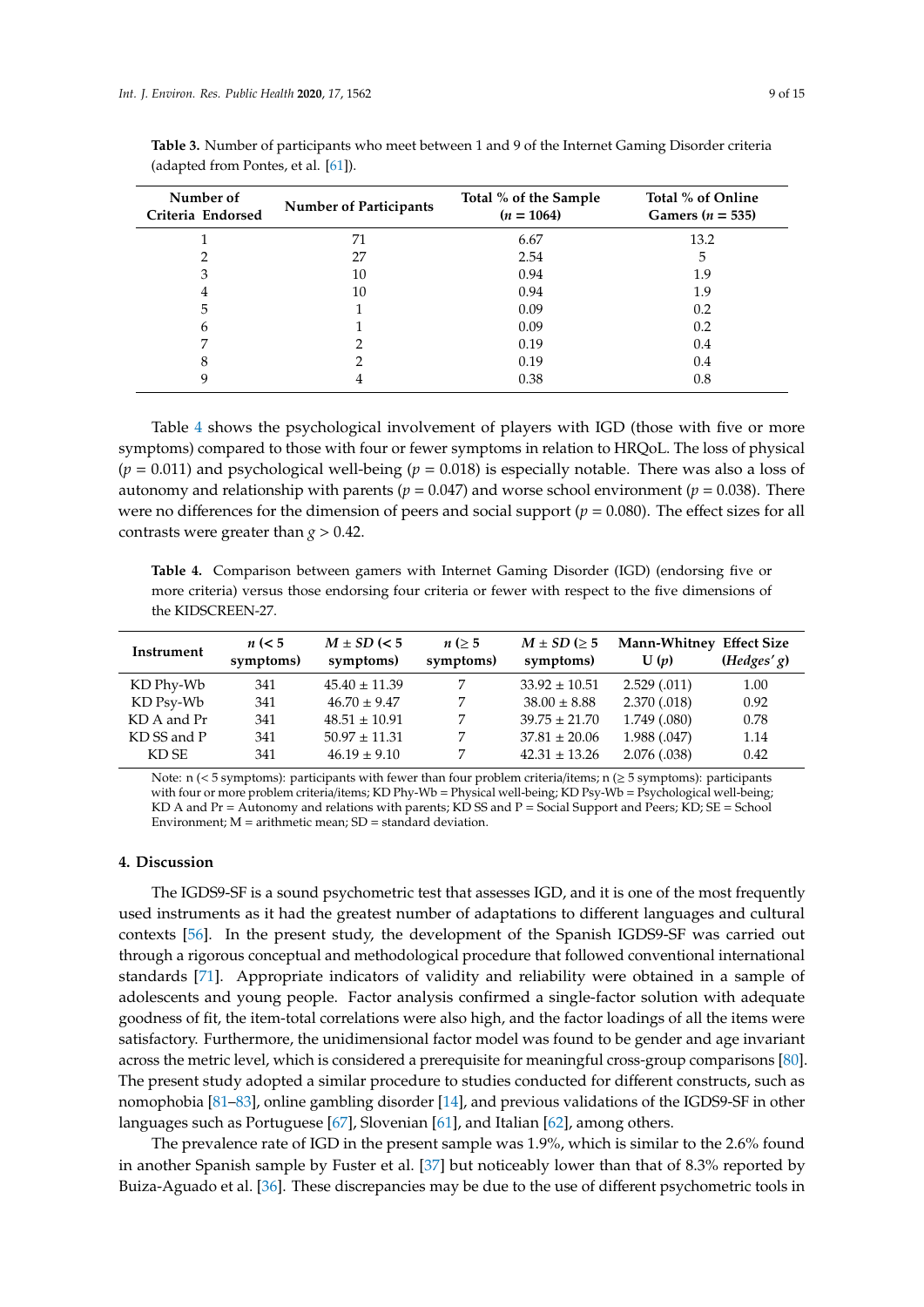assessing IGD. In other studies that have utilized the IGDS9-SF, the prevalence rates of disordered gaming were reported to be between 3% to 5% [\[59,](#page-13-9)[61\]](#page-13-11). The results of the present study fall within the prevalence rate range reported by other international studies [\[31\]](#page-12-19). Finally, it also corroborates the fact that males are more frequently classified with IGD than females [\[31,](#page-12-19)[37,](#page-12-8)[38\]](#page-12-9).

In relation to other validity indicators, the present study sought to evaluate the relationship between the IGDS9-SF and instruments assessing conceptually similar psychological problems such as the CERM [\[72\]](#page-14-2) and the OGD-Q [\[14\]](#page-11-19). The results obtained indicated high correlations between these constructs, suggesting a convergent relationship with other relevant problems related to maladaptive use of technology and the internet such as problematic smartphone use and online gambling disorder. In addition, indicators relating to the relationship between IGDS9-SF and HRQoL allowed the examination of five key dimensions in adolescence (i.e., physical well-being; psychological well-being; autonomy and relationship with parents; peers and social support; and the school environment). Inverse and significant relationships were found between all five aforementioned dimensions, which means that higher level problems with online gaming associate with poorer self-reported quality of life. It is especially interesting to compare participants categorized as gamers with IGD or who are at risk with those who are not, because there was a significant decrease in quality of life scores in the former. Overall, the effects sizes of these correlations were high (i.e., most were greater than 0.80). These results are consistent with those of other studies using the 20-item Internet Gaming Disorder Test (IGD-20 Test [\[24\]](#page-11-15)) and the KIDSCREEN-27 [\[31\]](#page-12-19). This finding also has a theoretical-conceptual relationship with the components model of addiction by Griffiths [\[23\]](#page-11-14), which highlights the importance relating to the negative effects of the symptoms of addiction. In addition, it also supports the notion of other more general conceptualizations of problematic use of the internet [\[8\]](#page-11-20), in which problems are related to poorer social and personal functioning, as well as to compulsive use and negative consequences.

#### *Limitations and Future Lines of Research*

The study conducted presents with several potential limitations worth discussing. Firstly, the IGDS9-SF is a self-report psychometric tool, so the potential for confounding effects stemming from response biases and social desirability by the adolescents and young people who completed it cannot be completely ruled out. This could be improved in the future by developing complementary measures combining behavioral tracking data (e.g., actual time spent playing and in-game preferences) to enhance self-report data. Secondly, the sample recruited was not randomly selected. However, the sample size of the present study was significantly large, especially in the context of a psychometric study. Nevertheless, caution is suggested when extrapolating the prevalence rates reported in the present study and considering them as a first approximation to the problem. Thirdly, although the diagnostic approach of the APA [\[21\]](#page-11-12) and the recommendation of the original authors of the IGDS9-SF were followed when classifying disordered gamers, the authors have sought to establish a less conservative diagnostic approach which requires further discussion and analyses. Fourthly, whereas adequate indicators of validity and reliability were obtained, other important measures such as test-retest were not considered due to the imperatives of fieldwork. Fifthly, the KIDSCREEN-27 is a tool designed to evaluate HRQoL in the infantile-juvenile population, and the sample here included some participants over age 18 years. Thus, participants over 18 years were not considered in the analyses related to this construct, which reduced the sample size. It would be of interest for future research to use developmentally specific quality of life assessment tools for those over 18 years. It would also be fruitful to explore in future research other processes that favor the diagnostic accuracy of this scale, such as Receiver Operating Characteristic (ROC) curves (as demonstrated by Severo et al. [\[68\]](#page-13-18) and Monacis et al. [\[62\]](#page-13-12)), and other diagnostic elements, such as interviewing or complementary measures, should be used in the future in order to establish a robust clinically-driven gold standard diagnosis. Finally, according to the data obtained, the possible relationship between IGD and online gambling disorder with the advent of gambling-type elements in video games (e.g., loot boxes) should be noted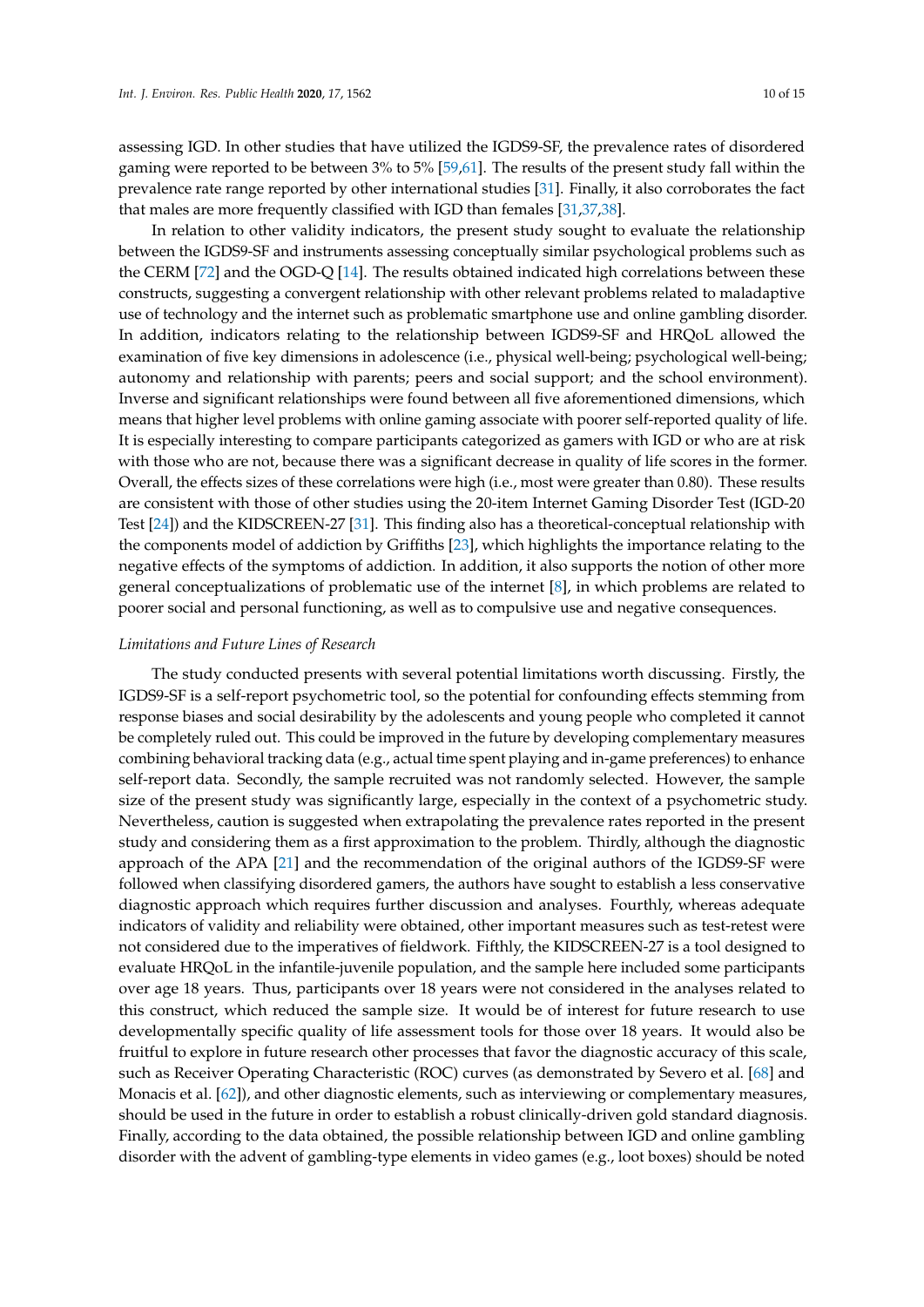for future lines of research to be explored. Legally, loot boxes are not considered online gambling, but at a psychosocial level, they meet the characteristics to be defined as a type of gambling [\[84\]](#page-14-13).

# **5. Conclusions**

The present study corroborates the psychometric properties of the scores obtained on the IGDS9-SF. In addition, preliminary data on the prevalence of the disordered gaming were obtained, which are useful for knowledge of an emerging global health challenge. The findings reported here will be particularly useful to pediatric and psychological care units, as well as for those in charge of school orientation at schools. All the above is also of special interest to parents, because education and parental supervision can play a very important role in the prevention of these problems associated with the internet, and in particular, internet gaming.

**Author Contributions:** Conceptualization, M.B, X.C, and J.G.-C.; Data curation, M.B. and J.M.M.; Formal analysis, J.M.M. and J.G.-C.; Funding acquisition, J.G.-C.; Investigation, M.B., J.M.M., M.A.V.-O., X.C., M.D.G., H.M.P, and J.G.-C.; Methodology, J.M.M. and J.G.-C.; Project administration, J.G.-C.; Resources, M.A.V.-O.; Supervision, X.C., M.D.G., H.M.P., and J.G.-C.; Writing—original draft, M.B., J.M.M., and J.G.-C.; Writing—review and editing, M.B., J.M.M., M.A.V.-O., X.C., M.D.G., H.M.P., and J.G.-C. All authors have read and agreed to the published version of the manuscript.

**Funding:** This research was funded by Spanish Ministry of Economy, Industry and Competitiveness, RTI2018-094212-B-I00: (CIBER-AACC), and by the International University of la Rioja, Project "Cyberpsychology (Trienio 2017-20)".

**Conflicts of Interest:** The authors declare no conflict of interest.

# <span id="page-10-3"></span>**Appendix A. The Spanish version of IGDS9-SF**

*Los siguientes ítems hacen referencia a tu actividad con los videojuegos durante el último año (es decir, los últimos 12 meses). Por actividad en los videojuegos entendemos* cualquier acción relacionada con los mismos (jugar desde un ordenador/portátil o desde una videoconsola) o desde cualquier otro tipo de dispositivo (por ejemplo, teléfono *móvil, tablet, etc.) tanto conectado a Internet como sin estarlo y a cualquier tipo de juego*

| Preguntas                                                                                                                                                                                                                                                                   | Nunca | Raramente | Ocasionalmente A menudo | Muy a menudo |
|-----------------------------------------------------------------------------------------------------------------------------------------------------------------------------------------------------------------------------------------------------------------------------|-------|-----------|-------------------------|--------------|
| 1.¿Te sientes preocupado por tu comportamiento con el juego?<br>(Algunos ejemplos: ¿Piensas en exceso cuando no estás jugando o<br>anticipas en exceso a la próxima sesión de juego?, ¿Crees que el juego<br>se ha convertido en la actividad dominante en tu vida diaria?) |       |           |                         |              |
| 2. ¿Sientes irritabilidad, ansiedad o incluso tristeza cuando intentas<br>reducir o detener tu actividad de juego?                                                                                                                                                          |       |           |                         |              |
| 3. ¿Sientes la necesidad de pasar cada vez más tiempo jugando para<br>lograr satisfacción o placer?                                                                                                                                                                         |       |           |                         |              |
| 4. ¿Fallas sistemáticamente al intentar controlar o terminar tu<br>actividad de juego?                                                                                                                                                                                      |       |           |                         |              |
| 5. ¿ Has perdido intereses en aficiones anteriores y otras actividades<br>de entretenimiento como resultado de tu compromiso con el juego?                                                                                                                                  |       |           |                         |              |
| 6. ¿ Has continuado jugando a pesar de saber que te estaba causando<br>problemas con otras personas? (pareja, amistad o familia)?                                                                                                                                           |       |           |                         |              |
| 7. ¿ Has engañado a alguno de tus familiares, terapeutas o amigos<br>sobre el tiempo que pasas jugando?                                                                                                                                                                     |       |           |                         |              |
| 8. ¿Juegas para escapar temporalmente o aliviar un estado de ánimo<br>negativo (por ejemplo, desesperanza, tristeza, culpa o ansiedad)?                                                                                                                                     |       |           |                         |              |
| 9. ¿Has comprometido o perdido una relación importante, un trabajo<br>o una oportunidad educativa debido a tu actividad de juego?                                                                                                                                           |       |           |                         |              |

# **References**

- <span id="page-10-0"></span>1. Griffiths, M.D. Technological addictions. *Clin. Psychol. Forum* **1995**, *76*, 14–19.
- <span id="page-10-1"></span>2. Young, K.S. Internet addiction: The emergence of a new clinical disorder. *Cyberpsychol. Behav.* **1998**, *1*, 237–244. [\[CrossRef\]](http://dx.doi.org/10.1089/cpb.1998.1.237)
- <span id="page-10-2"></span>3. Carbonell, X.; Guardiola, E.; Beranuy, M.; Bellés, A. A bibliometric analysis of the scientific literature on Internet, video games, and cell phone addiction. *J. Med. Libr. Assoc. JMLA* **2009**, *97*, 102–107. [\[CrossRef\]](http://dx.doi.org/10.3163/1536-5050.97.2.006) [\[PubMed\]](http://www.ncbi.nlm.nih.gov/pubmed/19404500)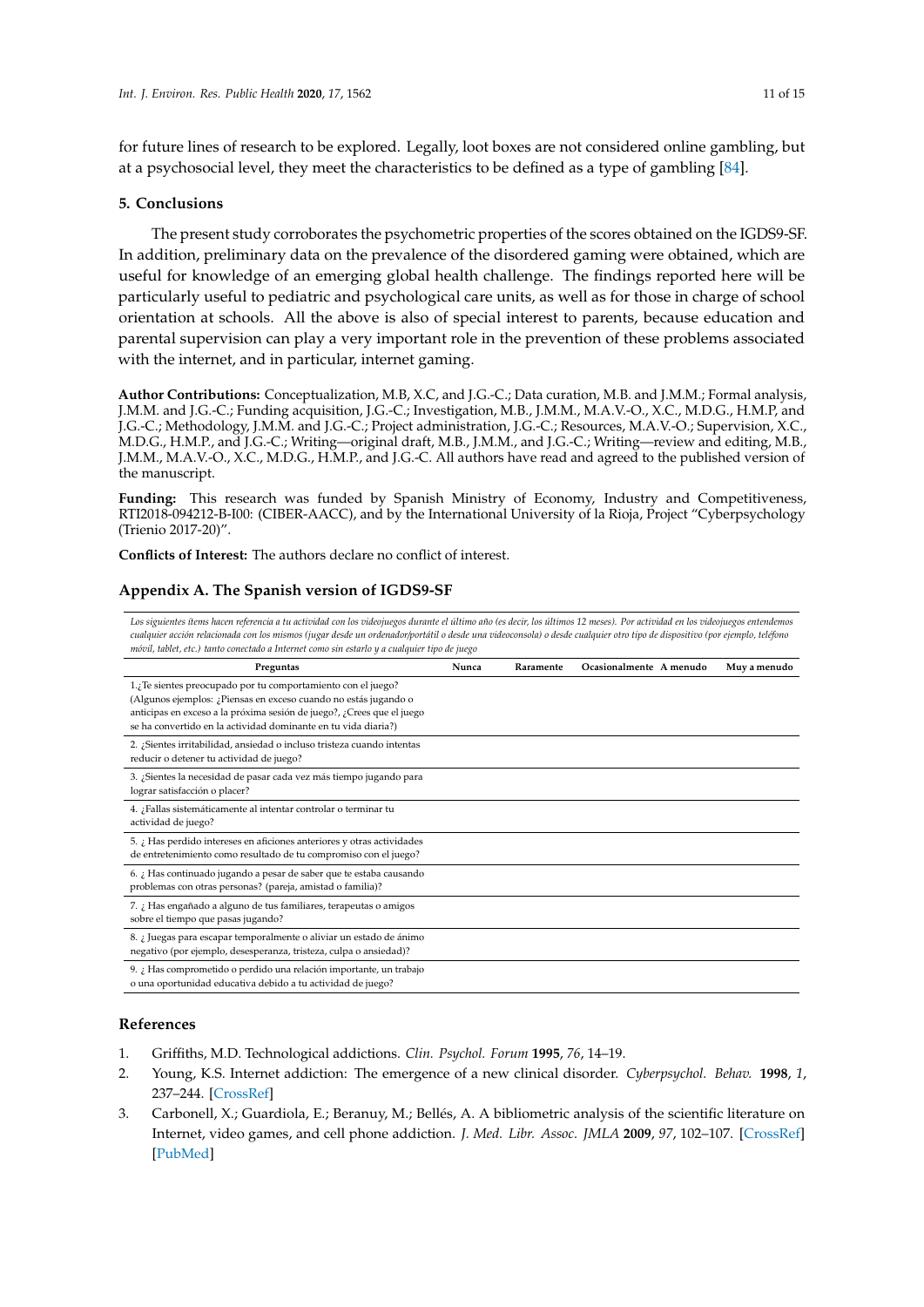- <span id="page-11-18"></span>4. Kuss, D.; Griffiths, M.; Karila, L.; Billieux, J. Internet addiction: A systematic review of epidemiological research for the last decade. *Curr. Pharm. Des.* **2014**, *20*, 4026–4052. [\[CrossRef\]](http://dx.doi.org/10.2174/13816128113199990617) [\[PubMed\]](http://www.ncbi.nlm.nih.gov/pubmed/24001297)
- <span id="page-11-3"></span>5. Lopez-Fernandez, O. Generalised versus specific internet use-related addiction problems: A mixed methods study on internet, gaming, and social networking behaviours. *Int. J. Environ. Res. Public. Health* **2018**, *15*, 2913. [\[CrossRef\]](http://dx.doi.org/10.3390/ijerph15122913) [\[PubMed\]](http://www.ncbi.nlm.nih.gov/pubmed/30572652)
- <span id="page-11-0"></span>6. Paulus, F.W.; Ohmann, S.; von Gontard, A.; Popow, C. Internet gaming disorder in children and adolescents: A systematic review. *Dev. Med. Child Neurol.* **2018**, *60*, 645–659. [\[CrossRef\]](http://dx.doi.org/10.1111/dmcn.13754) [\[PubMed\]](http://www.ncbi.nlm.nih.gov/pubmed/29633243)
- <span id="page-11-1"></span>7. Davis, R.A. A cognitive-behavioral model of pathological Internet use. *Comput. Hum. Behav.* **2001**, *17*, 187–195. [\[CrossRef\]](http://dx.doi.org/10.1016/S0747-5632(00)00041-8)
- <span id="page-11-20"></span>8. Caplan, S.E. Theory and measurement of generalized problematic Internet use: A two-step approach. *Comput. Hum. Behav.* **2010**, *26*, 1089–1097. [\[CrossRef\]](http://dx.doi.org/10.1016/j.chb.2010.03.012)
- <span id="page-11-2"></span>9. Caplan, S.E. Problematic Internet use and psychosocial well-being: Development of a theory-based cognitive–behavioral measurement instrument. *Comput. Hum. Behav.* **2002**, *18*, 553–575. [\[CrossRef\]](http://dx.doi.org/10.1016/S0747-5632(02)00004-3)
- <span id="page-11-4"></span>10. Kuss, D.J.; Griffiths, M.D. Internet gaming addiction: A systematic review of empirical research. *Int. J. Ment. Health Addict.* **2012**, *10*, 278–296. [\[CrossRef\]](http://dx.doi.org/10.1007/s11469-011-9318-5)
- 11. Pearcy, B.T.D.; McEvoy, P.M.; Roberts, L.D. Internet gaming disorder explains unique variance in psychological distress and disability after controlling for comorbid depression, OCD, ADHD, and anxiety. *Cyberpsychol. Behav. Soc. Netw.* **2017**, *20*, 126–132. [\[CrossRef\]](http://dx.doi.org/10.1089/cyber.2016.0304) [\[PubMed\]](http://www.ncbi.nlm.nih.gov/pubmed/28085490)
- <span id="page-11-5"></span>12. van Rooij, A.J.; Schoenmakers, T.M.; van de Eijnden, R.J.J.M.; van de Mheen, D. Compulsive internet use: The role of online gaming and other internet applications. *J. Adolesc. Health* **2010**, *47*, 51–57. [\[CrossRef\]](http://dx.doi.org/10.1016/j.jadohealth.2009.12.021) [\[PubMed\]](http://www.ncbi.nlm.nih.gov/pubmed/20547292)
- <span id="page-11-6"></span>13. Gainsbury, S.M.; Russell, A.; Hing, N.; Wood, R.; Lubman, D.; Blaszczynski, A. How the internet is changing gambling: Findings from an Australian prevalence survey. *J. Gambl. Stud.* **2015**, *31*, 1–15. [\[CrossRef\]](http://dx.doi.org/10.1007/s10899-013-9404-7)
- <span id="page-11-19"></span>14. González-Cabrera, J.; Machimbarrena, J.M.; Beranuy, M.; Pérez-Rodríguez, P.; Fernández-González, L.; Calvete, E. Design and measurement properties of the Online Gambling Disorder Questionnaire (OGD-Q) in Spanish adolescents. *J. Clin. Med.* **2020**, *9*, 120. [\[CrossRef\]](http://dx.doi.org/10.3390/jcm9010120) [\[PubMed\]](http://www.ncbi.nlm.nih.gov/pubmed/31906512)
- <span id="page-11-7"></span>15. Wood, R.T.; Williams, R.J. A comparative profile of the Internet gambler: Demographic characteristics, game-play patterns, and problem gambling status. *New Media Soc.* **2011**, *13*, 1123–1141. [\[CrossRef\]](http://dx.doi.org/10.1177/1461444810397650)
- <span id="page-11-8"></span>16. Griffiths, M.D. Internet sex addiction: A review of empirical research. *Addict. Res. Theory* **2012**, *20*, 111–124. [\[CrossRef\]](http://dx.doi.org/10.3109/16066359.2011.588351)
- <span id="page-11-9"></span>17. Meerkerk, G.-J.; Eijnden, R.J.J.M.V.D.; Garretsen, H.F.L. Predicting compulsive internet use: It's all about sex! *Cyberpsychol. Behav.* **2006**, *9*, 95–103. [\[CrossRef\]](http://dx.doi.org/10.1089/cpb.2006.9.95)
- <span id="page-11-10"></span>18. Hormes, J.M.; Kearns, B.; Timko, C.A. Craving Facebook? Behavioral addiction to online social networking and its association with emotion regulation deficits: Online social networking addiction. *Addiction* **2014**, *109*, 2079–2088. [\[CrossRef\]](http://dx.doi.org/10.1111/add.12713)
- 19. Ryan, T.; Chester, A.; Reece, J.; Xenos, S. The uses and abuses of Facebook: A review of Facebook addiction. *J. Behav. Addict.* **2014**, *3*, 133–148. [\[CrossRef\]](http://dx.doi.org/10.1556/JBA.3.2014.016)
- <span id="page-11-11"></span>20. Carbonell, X.; Panova, T. A critical consideration of social networking sites' addiction potential. *Addict. Res. Theory* **2017**, *25*, 48–57. [\[CrossRef\]](http://dx.doi.org/10.1080/16066359.2016.1197915)
- <span id="page-11-12"></span>21. American Psychiatric Association. *Diagnostic and Statistical Manual of Mental Disorders*, 5th ed.; American Psychiatric Publishing: Washington, DC, USA, 2013.
- <span id="page-11-13"></span>22. World Health Organization. *The ICD-11 Classification of Mental and Behavioural Disorders*; WHO: Geneva, Switzerland, 2018; Available online: https://[icd.who.int](https://icd.who.int/browse11/l-m/en)/browse11/l-m/en (accessed on 18 January 2020).
- <span id="page-11-14"></span>23. Griffiths, M. A 'components' model of addiction within a biopsychosocial framework. *J. Subst. Use* **2005**, *10*, 191–197. [\[CrossRef\]](http://dx.doi.org/10.1080/14659890500114359)
- <span id="page-11-15"></span>24. Pontes, H.M.; Király, O.; Demetrovics, Z.; Griffiths, M.D. The conceptualisation and measurement of DSM-5 internet gaming disorder: The development of the IGD-20 Test. *PLoS ONE* **2014**, *9*, e110137. [\[CrossRef\]](http://dx.doi.org/10.1371/journal.pone.0110137)
- <span id="page-11-16"></span>25. Rumpf, H.-J.; Achab, S.; Billieux, J.; Bowden-Jones, H.; Carragher, N.; Demetrovics, Z.; Higuchi, S.; King, D.L.; Mann, K.; Potenza, M.; et al. Including gaming disorder in the ICD-11: The need to do so from a clinical and public health perspective: Commentary on: A weak scientific basis for gaming disorder: Let us err on the side of caution (van Rooij et al., 2018). *J. Behav. Addict.* **2018**, *7*, 556–561. [\[CrossRef\]](http://dx.doi.org/10.1556/2006.7.2018.59) [\[PubMed\]](http://www.ncbi.nlm.nih.gov/pubmed/30010410)
- <span id="page-11-17"></span>26. Asociación Española de Videojuegos La industria del videojuego en españa. *Anuario 2018*; Asociación Española de Videojuegos: Madrid, España, 2018.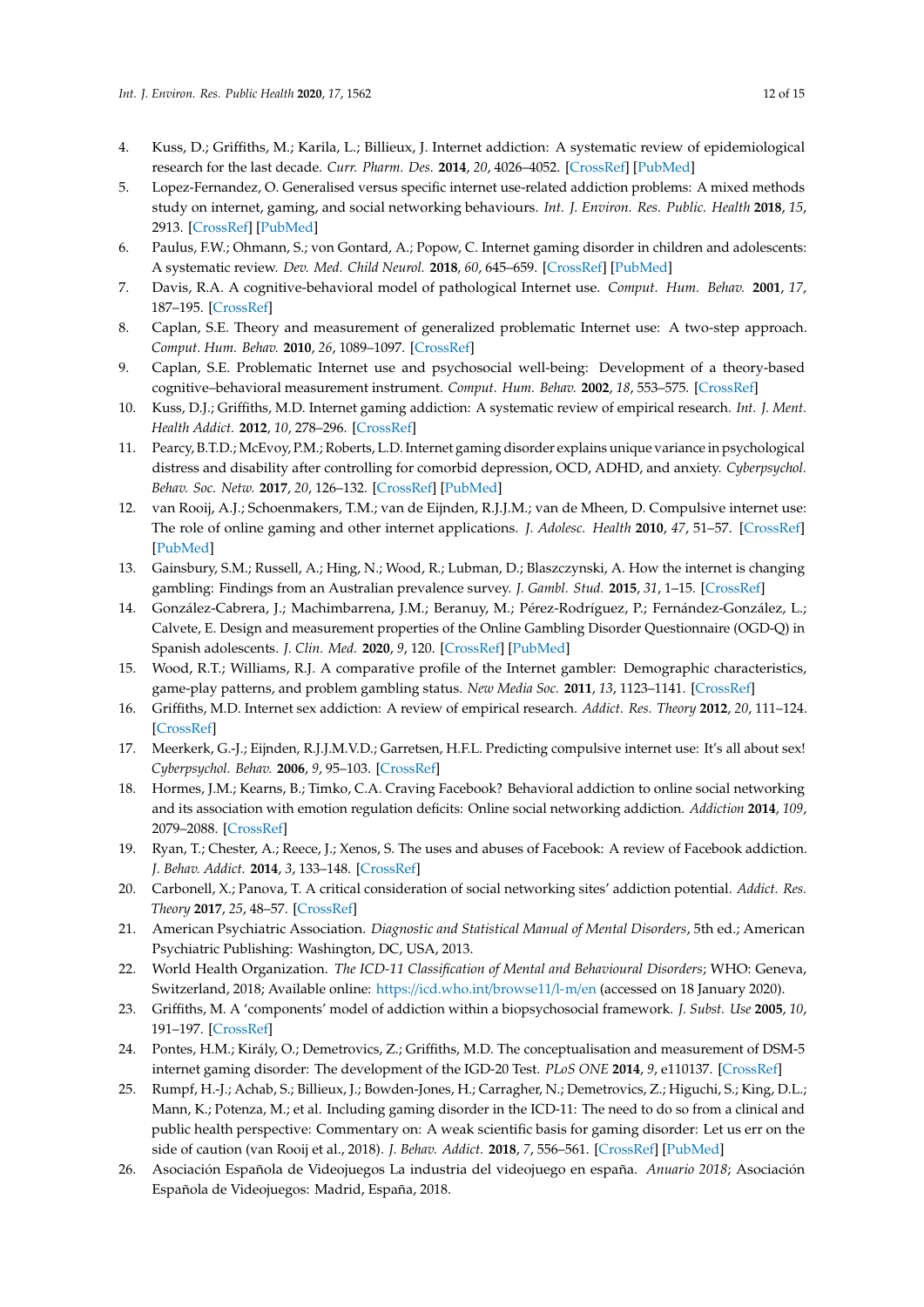- <span id="page-12-0"></span>27. Fam, J.Y. Prevalence of internet gaming disorder in adolescents: A meta-analysis across three decades. *Scand. J. Psychol.* **2018**, *59*, 524–531. [\[CrossRef\]](http://dx.doi.org/10.1111/sjop.12459) [\[PubMed\]](http://www.ncbi.nlm.nih.gov/pubmed/30004118)
- <span id="page-12-1"></span>28. Salmela-Aro, K. Stages of Adolescence. In *Encyclopedia of Adolescence*; Elsevier: Oxford, UK, 2011; pp. 360–368. ISBN 978-0-12-373951-3.
- <span id="page-12-2"></span>29. Mascó, A. *Entre Generaciones [between Generations]*; Temas: Buenos Aires, Argentina, 2013.
- <span id="page-12-3"></span>30. Petry, N.M.; Rehbein, F.; Gentile, D.A.; Lemmens, J.S.; Rumpf, H.-J.; Mößle, T.; Bischof, G.; Tao, R.; Fung, D.S.S.; Borges, G.; et al. An international consensus for assessing internet gaming disorder using the new DSM-5 approach: Internet gaming disorder. *Addiction* **2014**, *109*, 1399–1406. [\[CrossRef\]](http://dx.doi.org/10.1111/add.12457) [\[PubMed\]](http://www.ncbi.nlm.nih.gov/pubmed/24456155)
- <span id="page-12-19"></span>31. Wartberg, L.; Kriston, L.; Thomasius, R. The prevalence and psychosocial correlates of internet gaming disorder. *Dtsch. Aerzteblatt Online* **2017**. [\[CrossRef\]](http://dx.doi.org/10.3238/arztebl.2017.0419)
- 32. Yau, Y.; Potenza, M. Internet gaming disorder. *Psychiatr. Ann.* **2014**, *44*, 379–383. [\[CrossRef\]](http://dx.doi.org/10.3928/00485713-20140806-05)
- <span id="page-12-4"></span>33. Yu, H.; Cho, J. Prevalence of internet gaming disorder among Korean adolescents and associations with non-psychotic psychological symptoms, and physical aggression. *Am. J. Health Behav.* **2016**, *40*, 705–716. [\[CrossRef\]](http://dx.doi.org/10.5993/AJHB.40.6.3)
- <span id="page-12-5"></span>34. Feng, W.; Ramo, D.E.; Chan, S.R.; Bourgeois, J.A. Internet gaming disorder: Trends in prevalence 1998–2016. *Addict. Behav.* **2017**, *75*, 17–24. [\[CrossRef\]](http://dx.doi.org/10.1016/j.addbeh.2017.06.010)
- <span id="page-12-6"></span>35. Long, J.; Liu, T.; Liu, Y.; Hao, W.; Maurage, P.; Billieux, J. Prevalence and correlates of problematic online gaming: A systematic review of the evidence published in Chinese. *Curr. Addict. Rep.* **2018**, *5*, 359–371. [\[CrossRef\]](http://dx.doi.org/10.1007/s40429-018-0219-6)
- <span id="page-12-7"></span>36. Buiza-Aguado, C.; Alonso-Canovas, A.; Conde-Mateos, C.; Buiza-Navarrete, J.J.; Gentile, D. Problematic video gaming in a young Spanish population: Association with psychosocial health. *Cyberpsychol. Behav. Soc. Netw.* **2018**, *21*, 388–394. [\[CrossRef\]](http://dx.doi.org/10.1089/cyber.2017.0599) [\[PubMed\]](http://www.ncbi.nlm.nih.gov/pubmed/29792521)
- <span id="page-12-8"></span>37. Fuster, H.; Carbonell, X.; Pontes, H.M.; Griffiths, M.D. Spanish validation of the Internet Gaming Disorder-20 (IGD-20) Test. *Comput. Hum. Behav.* **2016**, *56*, 215–224. [\[CrossRef\]](http://dx.doi.org/10.1016/j.chb.2015.11.050)
- <span id="page-12-9"></span>38. Martín-Fernández, M.; Matalí, J.L.; García-Sánchez, S.; Pardo, M.; Lleras, M.; Castellano-Tejedor, C. Adolescentes con trastorno por juego en internet (IGD): Perfiles y respuesta al tratamiento. *Adicciones* **2016**, *29*, 125. [\[CrossRef\]](http://dx.doi.org/10.20882/adicciones.890) [\[PubMed\]](http://www.ncbi.nlm.nih.gov/pubmed/27749976)
- <span id="page-12-10"></span>39. Gentile, D.A.; Choo, H.; Liau, A.; Sim, T.; Li, D.; Fung, D.; Khoo, A. Pathological video game use among youths: A two-year longitudinal study. *Pediatrics* **2011**, *127*, e319–e329. [\[CrossRef\]](http://dx.doi.org/10.1542/peds.2010-1353) [\[PubMed\]](http://www.ncbi.nlm.nih.gov/pubmed/21242221)
- 40. Kim, E.J.; Namkoong, K.; Ku, T.; Kim, S.J. The relationship between online game addiction and aggression, self-control and narcissistic personality traits. *Eur. Psychiatry* **2008**, *23*, 212–218. [\[CrossRef\]](http://dx.doi.org/10.1016/j.eurpsy.2007.10.010)
- 41. Lemmens, J.S.; Valkenburg, P.M.; Gentile, D.A. The Internet Gaming Disorder Scale. *Psychol. Assess.* **2015**, *27*, 567–582. [\[CrossRef\]](http://dx.doi.org/10.1037/pas0000062) [\[PubMed\]](http://www.ncbi.nlm.nih.gov/pubmed/25558970)
- <span id="page-12-11"></span>42. Thomée, S.; Härenstam, A.; Hagberg, M. Mobile phone use and stress, sleep disturbances, and symptoms of depression among young adults-a prospective cohort study. *BMC Public Health* **2011**, *11*, 66. [\[CrossRef\]](http://dx.doi.org/10.1186/1471-2458-11-66)
- <span id="page-12-12"></span>43. Torres-Rodríguez, A.; Griffiths, M.D.; Carbonell, X.; Oberst, U. Treatment efficacy of a specialized psychotherapy program for Internet Gaming Disorder. *J. Behav. Addict.* **2018**, *7*, 939–952. [\[CrossRef\]](http://dx.doi.org/10.1556/2006.7.2018.111)
- <span id="page-12-13"></span>44. Ha, J.H.; Yoo, H.J.; Cho, I.H.; Chin, B.; Shin, D.; Kim, J.H. Psychiatric comorbidity assessed in Korean children and adolescents who screen positive for internet addiction. *J. Clin. Psychiatry* **2006**, *67*, 821–826. [\[CrossRef\]](http://dx.doi.org/10.4088/JCP.v67n0517)
- <span id="page-12-14"></span>45. Ferguson, C.J.; Coulson, M.; Barnett, J. A meta-analysis of pathological gaming prevalence and comorbidity with mental health, academic and social problems. *J. Psychiatr. Res.* **2011**, *45*, 1573–1578. [\[CrossRef\]](http://dx.doi.org/10.1016/j.jpsychires.2011.09.005)
- <span id="page-12-15"></span>46. Fernández-Villa, T.; Alguacil Ojeda, J.; Almaraz Gómez, A.; Cancela Carral, J.M.; Delgado-Rodríguez, M.; García-Martín, M.; Jiménez-Mejías, E.; Llorca, J.; Molina, A.J.; Ortíz Moncada, R.; et al. Uso problemático de internet en estudiantes universitarios: Factores asociados y diferencias de género. *Adicciones* **2015**, *27*, 265. [\[CrossRef\]](http://dx.doi.org/10.20882/adicciones.751) [\[PubMed\]](http://www.ncbi.nlm.nih.gov/pubmed/26706809)
- <span id="page-12-16"></span>47. Ko, C.-H.; Yen, J.-Y.; Yen, C.-F.; Chen, C.-S.; Chen, C.-C. The association between Internet addiction and psychiatric disorder: A review of the literature. *Eur. Psychiatry* **2012**, *27*, 1–8. [\[CrossRef\]](http://dx.doi.org/10.1016/j.eurpsy.2010.04.011) [\[PubMed\]](http://www.ncbi.nlm.nih.gov/pubmed/22153731)
- <span id="page-12-17"></span>48. Müller, K.W.; Beutel, M.E.; Egloff, B.; Wölfling, K. Investigating risk factors for internet gaming disorder: A comparison of patients with addictive gaming, pathological gamblers and healthy controls regarding the big five personality traits. *Eur. Addict. Res.* **2014**, *20*, 129–136. [\[CrossRef\]](http://dx.doi.org/10.1159/000355832) [\[PubMed\]](http://www.ncbi.nlm.nih.gov/pubmed/24247280)
- <span id="page-12-18"></span>49. Choi, S.-W.; Kim, H.; Kim, G.-Y.; Jeon, Y.; Park, S.; Lee, J.-Y.; Jung, H.; Sohn, B.; Choi, J.-S.; Kim, D.-J. Similarities and differences among Internet gaming disorder, gambling disorder and alcohol use disorder: A focus on impulsivity and compulsivity. *J. Behav. Addict.* **2014**, *3*, 246–253. [\[CrossRef\]](http://dx.doi.org/10.1556/JBA.3.2014.4.6) [\[PubMed\]](http://www.ncbi.nlm.nih.gov/pubmed/25592310)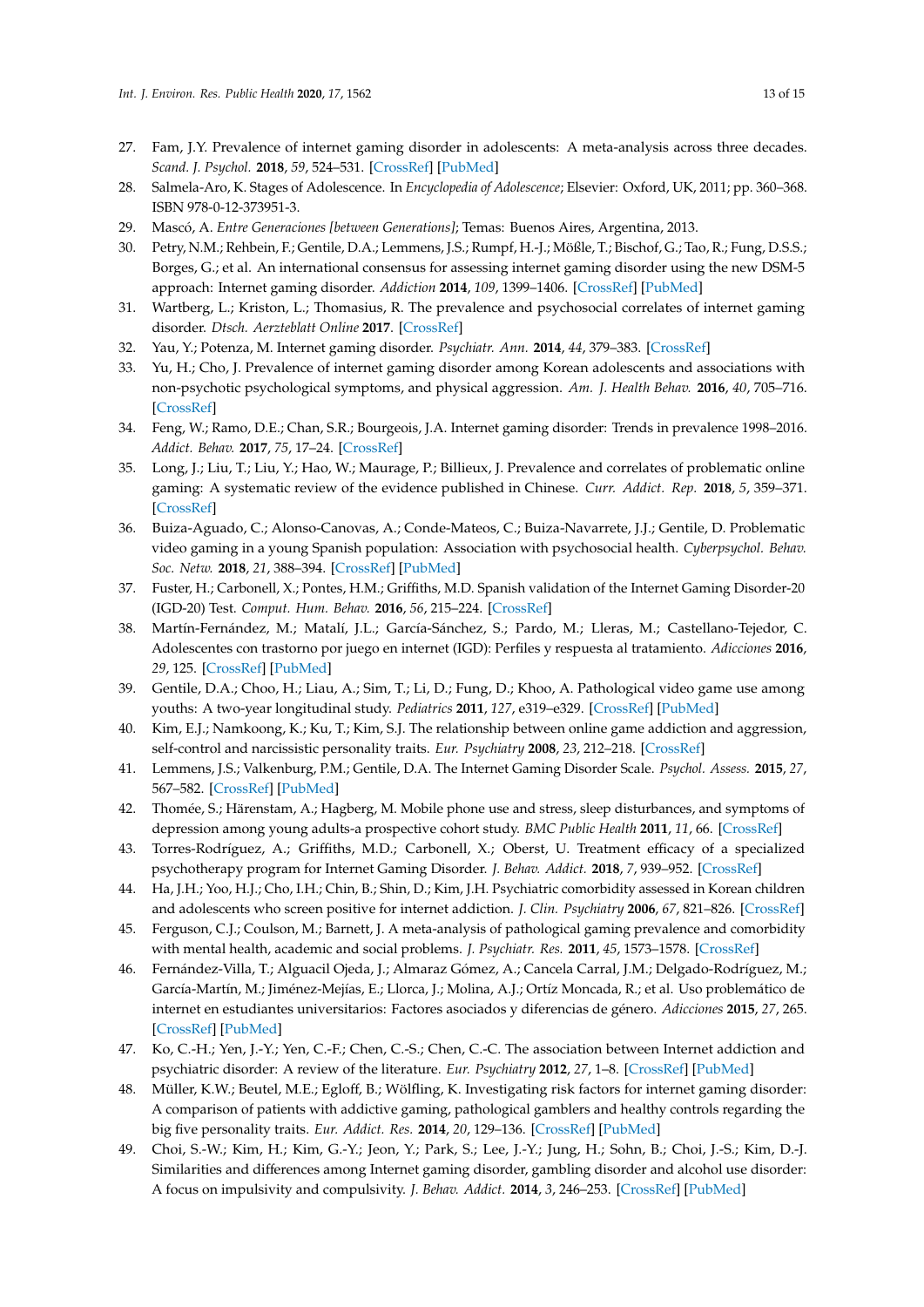- <span id="page-13-0"></span>50. Fauth-Bühler, M.; Mann, K. Neurobiological correlates of internet gaming disorder: Similarities to pathological gambling. *Addict. Behav.* **2017**, *64*, 349–356. [\[CrossRef\]](http://dx.doi.org/10.1016/j.addbeh.2015.11.004)
- <span id="page-13-1"></span>51. Liu, C.-H.; Lin, S.-H.; Pan, Y.-C.; Lin, Y.-H. Smartphone gaming and frequent use pattern associated with smartphone addiction. *Medicine* **2016**, *95*, e4068. [\[CrossRef\]](http://dx.doi.org/10.1097/MD.0000000000004068)
- <span id="page-13-2"></span>52. Wallander, J.L.; Koot, H.M. Quality of life in children: A critical examination of concepts, approaches, issues, and future directions. *Clin. Psychol. Rev.* **2016**, *45*, 131–143. [\[CrossRef\]](http://dx.doi.org/10.1016/j.cpr.2015.11.007)
- <span id="page-13-3"></span>53. Kidscreen Group Europe. *The KIDSCREEN Questionnaires-Quality of Life Questionnaires for Children and Adolescents, Handbook*; Pabst Science Publishers: Lengerich, Germany, 2006.
- <span id="page-13-4"></span>54. Takahashi, M.; Adachi, M.; Nishimura, T.; Hirota, T.; Yasuda, S.; Kuribayashi, M.; Nakamura, K. Prevalence of pathological and maladaptive Internet use and the association with depression and health-related quality of life in Japanese elementary and junior high school-aged children. *Soc. Psychiatry Psychiatr. Epidemiol.* **2018**, *53*, 1349–1359. [\[CrossRef\]](http://dx.doi.org/10.1007/s00127-018-1605-z)
- <span id="page-13-5"></span>55. Barayan, S.; Al Dabal, B.; Abdelwahab, M.; Shafey, M.; Al Omar, R. Health-related quality of life among female university students in Dammam district: Is Internet use related? *J. Fam. Community Med.* **2018**, *25*, 20. [\[CrossRef\]](http://dx.doi.org/10.4103/jfcm.JFCM_66_17)
- <span id="page-13-6"></span>56. Bernaldo-de-Quirós, M.; Labrador-Méndez, M.; Sánchez-Iglesias, I.; Labrador, F.J. Instrumentos de medida del trastorno de juego en internet en adolescentes y jóvenes según criterios DSM-5: Una revisión sistemática [Measuring instruments for internet gambling disorder in adolescents and young people according to DSM-5 criteria: A systematic review]. *Adicciones* **2019**. [\[CrossRef\]](http://dx.doi.org/10.20882/adicciones.1277)
- <span id="page-13-7"></span>57. Pontes, H.M.; Griffiths, M.D. Measuring DSM-5 internet gaming disorder: Development and validation of a short psychometric scale. *Comput. Hum. Behav.* **2015**, *45*, 137–143. [\[CrossRef\]](http://dx.doi.org/10.1016/j.chb.2014.12.006)
- <span id="page-13-8"></span>58. Yam, C.-W.; Pakpour, A.H.; Griffiths, M.D.; Yau, W.-Y.; Lo, C.-L.M.; Ng, J.M.T.; Lin, C.-Y.; Leung, H. Psychometric testing of three Chinese online-related addictive behavior instruments among Hong Kong university students. *Psychiatr. Q.* **2019**, *90*, 117–128. [\[CrossRef\]](http://dx.doi.org/10.1007/s11126-018-9610-7) [\[PubMed\]](http://www.ncbi.nlm.nih.gov/pubmed/30328020)
- <span id="page-13-9"></span>59. Montag, C.; Schivinski, B.; Sariyska, R.; Kannen, C.; Demetrovics, Z.; Pontes, H.M. Psychopathological symptoms and gaming motives in disordered gaming—A psychometric comparison between the WHO and APA diagnostic frameworks. *J. Clin. Med.* **2019**, *8*, 1691. [\[CrossRef\]](http://dx.doi.org/10.3390/jcm8101691) [\[PubMed\]](http://www.ncbi.nlm.nih.gov/pubmed/31618950)
- <span id="page-13-10"></span>60. Suchá, J.; Dolejš, M.; Pipová, H.; Maierová, E.; Cakirpaloglu, P. *Hraní digitálních her ˇceskými adolescenty*, 1st ed.; Univerzita Palackého v Olomouci: Křížkovského: Olomouc, Czech, 2018; ISBN 978-80-244-5424-5.
- <span id="page-13-11"></span>61. Pontes, H.M.; Macur, M.; Griffiths, M.D. Internet gaming disorder among Slovenian primary schoolchildren: Findings from a nationally representative sample of adolescents. *J. Behav. Addict.* **2016**, *5*, 304–310. [\[CrossRef\]](http://dx.doi.org/10.1556/2006.5.2016.042)
- <span id="page-13-12"></span>62. Monacis, L.; Palo, d.V.; Griffiths, M.D.; Sinatra, M. Validation of the Internet Gaming Disorder Scale—Short-Form (IGDS9-SF) in an Italian-speaking sample. *J. Behav. Addict.* **2016**, *5*, 683–690. [\[CrossRef\]](http://dx.doi.org/10.1556/2006.5.2016.083)
- <span id="page-13-13"></span>63. Wu, T.-Y.; Lin, C.-Y.; Årestedt, K.; Griffiths, M.D.; Broström, A.; Pakpour, A.H. Psychometric validation of the Persian nine-item Internet Gaming Disorder Scale–Short Form: Does gender and hours spent online gaming affect the interpretations of item descriptions? *J. Behav. Addict.* **2017**, *6*, 256–263. [\[CrossRef\]](http://dx.doi.org/10.1556/2006.6.2017.025)
- <span id="page-13-14"></span>64. Aricak, O.T. Psychiatric Symptomatology as a predictor of cyberbullying among university students. *Eurasian J. Educ. Res.* **2009**, *34*, 167–184.
- <span id="page-13-15"></span>65. Evren, C.; Dalbudak, E.; Topcu, M.; Kutlu, N.; Evren, B.; Pontes, H.M. Psychometric validation of the Turkish nine-item Internet Gaming Disorder Scale–Short Form (IGDS9-SF). *Psychiatry Res.* **2018**, *265*, 349–354. [\[CrossRef\]](http://dx.doi.org/10.1016/j.psychres.2018.05.002)
- <span id="page-13-16"></span>66. Schivinski, B.; Brzozowska-Woś, M.; Buchanan, E.M.; Griffiths, M.D.; Pontes, H.M. Psychometric assessment of the internet gaming disorder diagnostic criteria: An item response theory study. *Addict. Behav. Rep.* **2018**, *8*, 176–184. [\[CrossRef\]](http://dx.doi.org/10.1016/j.abrep.2018.06.004)
- <span id="page-13-17"></span>67. Pontes, H.M.; Griffiths, M.D. Portuguese validation of the Internet Gaming Disorder Scale–Short-Form. *Cyberpsychol. Behav. Soc. Netw.* **2016**, *19*, 288–293. [\[CrossRef\]](http://dx.doi.org/10.1089/cyber.2015.0605)
- <span id="page-13-18"></span>68. Severo, R.B.; Barbosa, A.P.P.N.; Fouchy, D.R.C.; Coelho, F.M.d.C.; Pinheiro, R.T.; de Figueiredo, V.L.M.; de Siqueira Afonso, V.; Pontes, H.M.; Pinheiro, K.A.T. Development and psychometric validation of Internet Gaming Disorder Scale-Short-Form (IGDS9-SF) in a Brazilian sample. *Addict. Behav.* **2020**, *103*, 106191. [\[CrossRef\]](http://dx.doi.org/10.1016/j.addbeh.2019.106191) [\[PubMed\]](http://www.ncbi.nlm.nih.gov/pubmed/31887719)
- <span id="page-13-19"></span>69. Ethnologue What are the top 200 most spoken languages? Available online: https://[www.ethnologue.com](https://www.ethnologue.com/guides/ethnologue200)/ guides/[ethnologue200](https://www.ethnologue.com/guides/ethnologue200) (accessed on 18 January 2020).